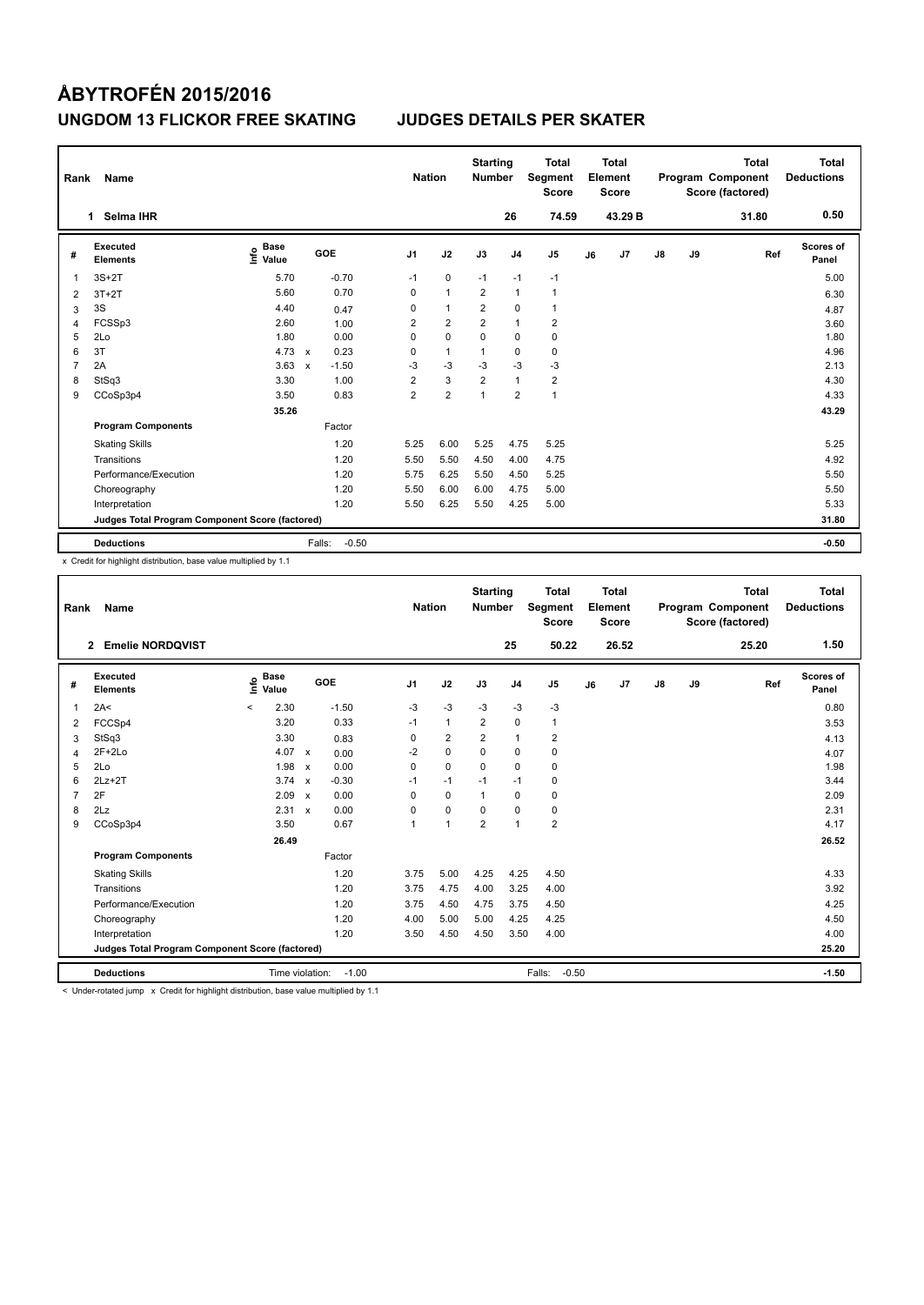| Rank           | Name                                            |         |                      |              |         | <b>Nation</b>  |              | <b>Starting</b><br><b>Number</b> |                | <b>Total</b><br>Segment<br><b>Score</b> |    | <b>Total</b><br>Element<br><b>Score</b> |    |    | <b>Total</b><br>Program Component<br>Score (factored) | <b>Total</b><br><b>Deductions</b> |
|----------------|-------------------------------------------------|---------|----------------------|--------------|---------|----------------|--------------|----------------------------------|----------------|-----------------------------------------|----|-----------------------------------------|----|----|-------------------------------------------------------|-----------------------------------|
|                | <b>Wilma LIND</b><br>3                          |         |                      |              |         |                |              |                                  | 22             | 45.25                                   |    | 22.55                                   |    |    | 23.20                                                 | 0.50                              |
| #              | Executed<br><b>Elements</b>                     | ١nf٥    | <b>Base</b><br>Value |              | GOE     | J <sub>1</sub> | J2           | J3                               | J <sub>4</sub> | J <sub>5</sub>                          | J6 | J7                                      | J8 | J9 | Ref                                                   | Scores of<br>Panel                |
| 1              | 2A<                                             | $\,<\,$ | 2.30                 |              | $-1.50$ | $-3$           | $-3$         | $-3$                             | $-3$           | $-3$                                    |    |                                         |    |    |                                                       | 0.80                              |
| 2              | $2Lz + 2T$                                      |         | 3.40                 |              | 0.00    | 0              | $\mathbf 0$  | $-1$                             | $\Omega$       | $\mathbf 0$                             |    |                                         |    |    |                                                       | 3.40                              |
| 3              | 2Lo                                             |         | 1.80                 |              | 0.20    | 1              | $\mathbf 0$  | $\mathbf{1}$                     | -1             | 0                                       |    |                                         |    |    |                                                       | 2.00                              |
| 4              | FSSp1                                           |         | 2.00                 |              | 0.33    | 0              | $\mathbf{1}$ | $\Omega$                         | $\mathbf{1}$   | $\mathbf{1}$                            |    |                                         |    |    |                                                       | 2.33                              |
| 5              | 2F                                              |         | 1.90                 |              | 0.00    | 0              | $\mathbf 0$  | $\Omega$                         | $\mathbf 0$    | $\pmb{0}$                               |    |                                         |    |    |                                                       | 1.90                              |
| 6              | $2F+2T$                                         |         | 3.52                 | $\mathbf{x}$ | 0.00    | 0              | $\Omega$     | $\Omega$                         | $\Omega$       | 0                                       |    |                                         |    |    |                                                       | 3.52                              |
| $\overline{7}$ | CCoSp3p4                                        |         | 3.50                 |              | 0.50    | 1              | $\mathbf{1}$ | 1                                | $\overline{1}$ | $\mathbf{1}$                            |    |                                         |    |    |                                                       | 4.00                              |
| 8              | StSq3                                           |         | 3.30                 |              | 0.17    | 1              | $\Omega$     | $\mathbf{1}$                     | $\Omega$       | $\pmb{0}$                               |    |                                         |    |    |                                                       | 3.47                              |
| 9              | 2Lo<                                            | $\prec$ | 1.43                 | $\mathsf{x}$ | $-0.30$ | $-1$           | $-1$         | $-2$                             | $-1$           | $-1$                                    |    |                                         |    |    |                                                       | 1.13                              |
|                |                                                 |         | 23.15                |              |         |                |              |                                  |                |                                         |    |                                         |    |    |                                                       | 22.55                             |
|                | <b>Program Components</b>                       |         |                      |              | Factor  |                |              |                                  |                |                                         |    |                                         |    |    |                                                       |                                   |
|                | <b>Skating Skills</b>                           |         |                      |              | 1.20    | 4.00           | 4.00         | 4.00                             | 4.00           | 4.25                                    |    |                                         |    |    |                                                       | 4.00                              |
|                | Transitions                                     |         |                      |              | 1.20    | 4.25           | 3.75         | 3.25                             | 3.50           | 3.50                                    |    |                                         |    |    |                                                       | 3.58                              |
|                | Performance/Execution                           |         |                      |              | 1.20    | 4.25           | 4.25         | 4.00                             | 3.75           | 3.75                                    |    |                                         |    |    |                                                       | 4.00                              |
|                | Choreography                                    |         |                      |              | 1.20    | 4.25           | 4.00         | 3.50                             | 4.00           | 4.00                                    |    |                                         |    |    |                                                       | 4.00                              |
|                | Interpretation                                  |         |                      |              | 1.20    | 4.50           | 4.25         | 3.50                             | 3.50           | 3.25                                    |    |                                         |    |    |                                                       | 3.75                              |
|                | Judges Total Program Component Score (factored) |         |                      |              |         |                |              |                                  |                |                                         |    |                                         |    |    |                                                       | 23.20                             |
|                | <b>Deductions</b>                               |         |                      | Falls:       | $-0.50$ |                |              |                                  |                |                                         |    |                                         |    |    |                                                       | $-0.50$                           |

< Under-rotated jump x Credit for highlight distribution, base value multiplied by 1.1

| Rank           | <b>Name</b>                                     |   |                                    |                           |         |                | <b>Nation</b>        | <b>Starting</b><br><b>Number</b> |                | <b>Total</b><br>Segment<br><b>Score</b> |    | <b>Total</b><br>Element<br><b>Score</b> |               |    | <b>Total</b><br>Program Component<br>Score (factored) | <b>Total</b><br><b>Deductions</b> |
|----------------|-------------------------------------------------|---|------------------------------------|---------------------------|---------|----------------|----------------------|----------------------------------|----------------|-----------------------------------------|----|-----------------------------------------|---------------|----|-------------------------------------------------------|-----------------------------------|
|                | Leia LANNESKOG<br>4                             |   |                                    |                           |         |                |                      |                                  | 21             | 45.23                                   |    | 23.73                                   |               |    | 21.50                                                 | 0.00                              |
| #              | <b>Executed</b><br><b>Elements</b>              |   | <b>Base</b><br>$\frac{6}{5}$ Value |                           | GOE     | J <sub>1</sub> | J2                   | J3                               | J <sub>4</sub> | J <sub>5</sub>                          | J6 | J7                                      | $\mathsf{J}8$ | J9 | Ref                                                   | <b>Scores of</b><br>Panel         |
| $\overline{1}$ | 1A                                              |   | 1.10                               |                           | 0.00    | $\mathbf 0$    | $\mathbf 0$          | $\mathbf 0$                      | $\mathbf 0$    | $\pmb{0}$                               |    |                                         |               |    |                                                       | 1.10                              |
| 2              | 2F                                              | 1 | 1.90                               |                           | $-0.30$ | $-1$           | $-1$                 | $-1$                             | $-1$           | $-1$                                    |    |                                         |               |    |                                                       | 1.60                              |
| 3              | 2Lo                                             |   | 1.80                               |                           | 0.00    | 1              | $\mathbf 0$          | $\Omega$                         | $\mathbf 0$    | 0                                       |    |                                         |               |    |                                                       | 1.80                              |
| 4              | CCoSp3p4                                        |   | 3.50                               |                           | 0.50    | 1              | $\mathbf{1}$         | $\mathbf{1}$                     | $\mathbf 0$    | $\mathbf{1}$                            |    |                                         |               |    |                                                       | 4.00                              |
| 5              | 2Lz                                             |   | 2.31                               | $\boldsymbol{\mathsf{x}}$ | $-0.30$ | 0              | $-1$                 | $-1$                             | $-1$           | $-1$                                    |    |                                         |               |    |                                                       | 2.01                              |
| 6              | $2Fe+2T$                                        | e | 2.97                               | $\boldsymbol{\mathsf{x}}$ | $-0.60$ | $-2$           | $-2$                 | $-2$                             | $-2$           | $-2$                                    |    |                                         |               |    |                                                       | 2.37                              |
| $\overline{7}$ | $2Lz + 2Lo$                                     |   | 4.29                               | $\boldsymbol{\mathsf{x}}$ | 0.00    | $-1$           | $\mathbf 0$          | $\mathbf 0$                      | $\mathbf 0$    | 0                                       |    |                                         |               |    |                                                       | 4.29                              |
| 8              | StSq3                                           |   | 3.30                               |                           | 0.33    | $\overline{2}$ | $\overline{1}$       | 0                                | $\mathbf 0$    | $\mathbf{1}$                            |    |                                         |               |    |                                                       | 3.63                              |
| 9              | FSSp3                                           |   | 2.60                               |                           | 0.33    | $\Omega$       | $\blacktriangleleft$ | $\mathbf{1}$                     | $\mathbf{1}$   | 0                                       |    |                                         |               |    |                                                       | 2.93                              |
|                |                                                 |   | 23.77                              |                           |         |                |                      |                                  |                |                                         |    |                                         |               |    |                                                       | 23.73                             |
|                | <b>Program Components</b>                       |   |                                    |                           | Factor  |                |                      |                                  |                |                                         |    |                                         |               |    |                                                       |                                   |
|                | <b>Skating Skills</b>                           |   |                                    |                           | 1.20    | 4.50           | 3.75                 | 3.50                             | 3.75           | 3.75                                    |    |                                         |               |    |                                                       | 3.75                              |
|                | Transitions                                     |   |                                    |                           | 1.20    | 4.25           | 3.25                 | 2.75                             | 3.25           | 3.25                                    |    |                                         |               |    |                                                       | 3.25                              |
|                | Performance/Execution                           |   |                                    |                           | 1.20    | 4.50           | 3.75                 | 3.75                             | 3.50           | 3.75                                    |    |                                         |               |    |                                                       | 3.75                              |
|                | Choreography                                    |   |                                    |                           | 1.20    | 4.50           | 3.75                 | 3.50                             | 3.50           | 3.50                                    |    |                                         |               |    |                                                       | 3.58                              |
|                | Interpretation                                  |   |                                    |                           | 1.20    | 4.50           | 3.50                 | 3.75                             | 3.50           | 3.50                                    |    |                                         |               |    |                                                       | 3.58                              |
|                | Judges Total Program Component Score (factored) |   |                                    |                           |         |                |                      |                                  |                |                                         |    |                                         |               |    |                                                       | 21.50                             |
|                | <b>Deductions</b>                               |   |                                    |                           |         |                |                      |                                  |                |                                         |    |                                         |               |    |                                                       | 0.00                              |

x Credit for highlight distribution, base value multiplied by 1.1 e Wrong edge ! Not clear edge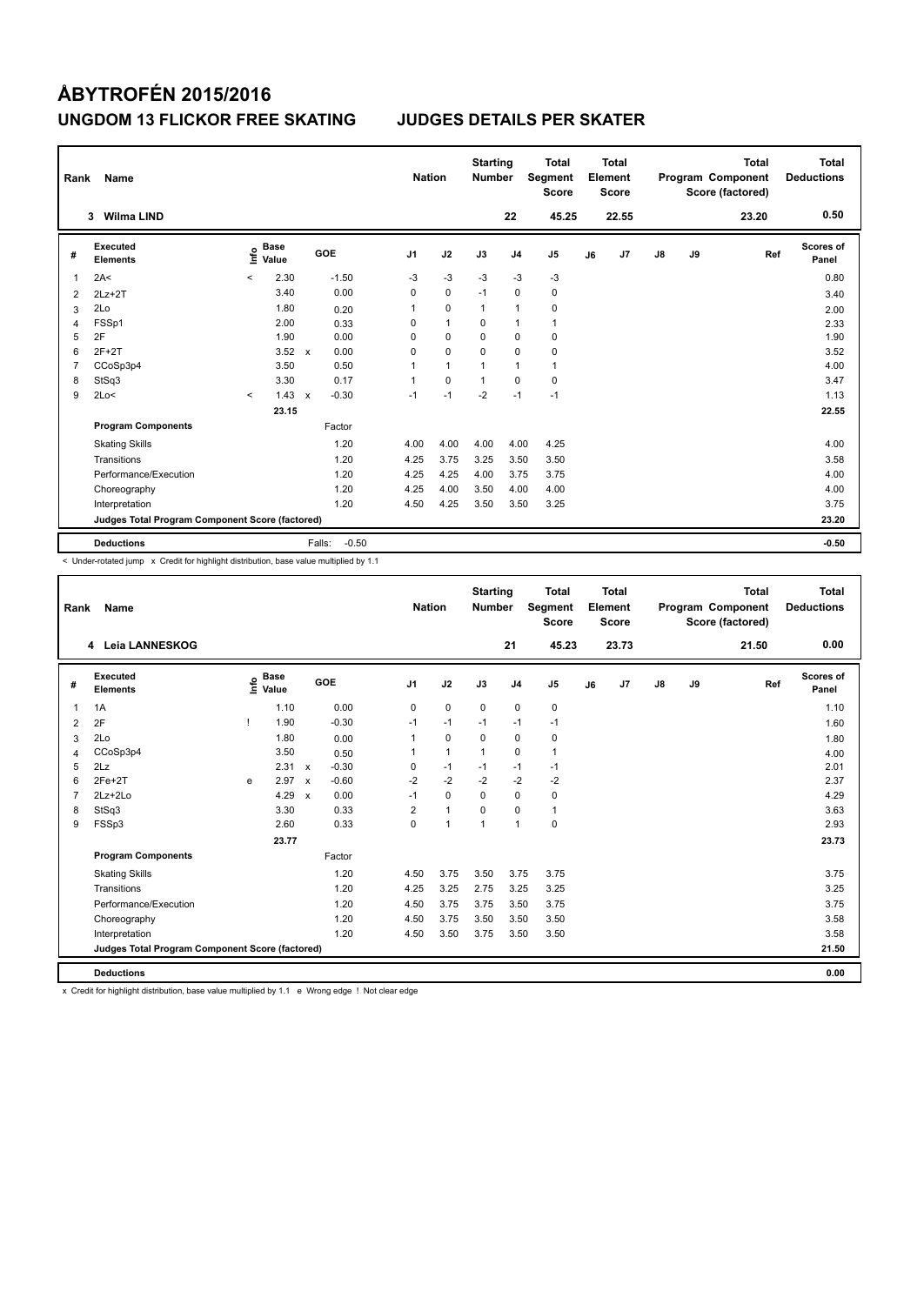| Rank           | Name                                            |      |                      |                           |         | <b>Nation</b>  |             | <b>Starting</b><br><b>Number</b> |                | Total<br>Segment<br><b>Score</b> |    | <b>Total</b><br>Element<br><b>Score</b> |               |    | <b>Total</b><br>Program Component<br>Score (factored) | <b>Total</b><br><b>Deductions</b> |
|----------------|-------------------------------------------------|------|----------------------|---------------------------|---------|----------------|-------------|----------------------------------|----------------|----------------------------------|----|-----------------------------------------|---------------|----|-------------------------------------------------------|-----------------------------------|
|                | 5 Sigrid TELLISKIVI                             |      |                      |                           |         |                |             |                                  | 23             | 43.54                            |    | 23.04                                   |               |    | 20.50                                                 | 0.00                              |
| #              | Executed<br><b>Elements</b>                     | lnfo | <b>Base</b><br>Value |                           | GOE     | J <sub>1</sub> | J2          | J3                               | J <sub>4</sub> | J <sub>5</sub>                   | J6 | J7                                      | $\mathsf{J}8$ | J9 | Ref                                                   | <b>Scores of</b><br>Panel         |
| 1              | 2F                                              |      | 1.90                 |                           | 0.00    | 0              | 0           | $-1$                             | 0              | 0                                |    |                                         |               |    |                                                       | 1.90                              |
| $\overline{2}$ | 1A                                              |      | 1.10                 |                           | 0.00    | 0              | $\mathbf 0$ | 0                                | 0              | 0                                |    |                                         |               |    |                                                       | 1.10                              |
| 3              | 2Lz                                             |      | 2.10                 |                           | 0.30    | 1              | $\mathbf 0$ | $\overline{1}$                   | $\mathbf{1}$   | $\mathbf{1}$                     |    |                                         |               |    |                                                       | 2.40                              |
| 4              | CCoSp3p4                                        |      | 3.50                 |                           | 0.00    | 1              | $\mathbf 0$ | $-1$                             | 0              | 0                                |    |                                         |               |    |                                                       | 3.50                              |
| 5              | StSq3                                           |      | 3.30                 |                           | 0.00    | 0              | $\mathbf 0$ | 0                                | $\mathbf{1}$   | $\mathbf 0$                      |    |                                         |               |    |                                                       | 3.30                              |
| 6              | $2Lz+2Lo$                                       |      | 4.29                 | $\boldsymbol{\mathsf{x}}$ | 0.00    | 1              | $\mathbf 0$ | $\mathbf 0$                      | $\mathbf 0$    | 0                                |    |                                         |               |    |                                                       | 4.29                              |
| $\overline{7}$ | 2Lo                                             |      | 1.98                 | $\mathsf{x}$              | 0.00    | 0              | $\mathbf 0$ | 0                                | 0              | 0                                |    |                                         |               |    |                                                       | 1.98                              |
| 8              | $2Fe+2T$                                        | e    | 2.97                 | $\boldsymbol{\mathsf{x}}$ | $-0.60$ | $-2$           | $-2$        | $-2$                             | $-2$           | $-2$                             |    |                                         |               |    |                                                       | 2.37                              |
| 9              | FCSSp2                                          |      | 2.30                 |                           | $-0.10$ | $-1$           | $\mathbf 0$ | $\mathbf 0$                      | $\mathbf 0$    | $-1$                             |    |                                         |               |    |                                                       | 2.20                              |
|                |                                                 |      | 23.44                |                           |         |                |             |                                  |                |                                  |    |                                         |               |    |                                                       | 23.04                             |
|                | <b>Program Components</b>                       |      |                      |                           | Factor  |                |             |                                  |                |                                  |    |                                         |               |    |                                                       |                                   |
|                | <b>Skating Skills</b>                           |      |                      |                           | 1.20    | 3.75           | 3.50        | 3.25                             | 3.75           | 3.50                             |    |                                         |               |    |                                                       | 3.58                              |
|                | Transitions                                     |      |                      |                           | 1.20    | 3.50           | 3.25        | 2.75                             | 3.25           | 2.75                             |    |                                         |               |    |                                                       | 3.08                              |
|                | Performance/Execution                           |      |                      |                           | 1.20    | 3.75           | 3.75        | 3.50                             | 3.50           | 3.75                             |    |                                         |               |    |                                                       | 3.67                              |
|                | Choreography                                    |      |                      |                           | 1.20    | 3.50           | 3.75        | 3.25                             | 3.50           | 3.25                             |    |                                         |               |    |                                                       | 3.42                              |
|                | Interpretation                                  |      |                      |                           | 1.20    | 3.50           | 3.50        | 3.25                             | 3.25           | 3.00                             |    |                                         |               |    |                                                       | 3.33                              |
|                | Judges Total Program Component Score (factored) |      |                      |                           |         |                |             |                                  |                |                                  |    |                                         |               |    |                                                       | 20.50                             |
|                | <b>Deductions</b>                               |      |                      |                           |         |                |             |                                  |                |                                  |    |                                         |               |    |                                                       | 0.00                              |

x Credit for highlight distribution, base value multiplied by 1.1 e Wrong edge

| Rank           | <b>Name</b>                                     |   |                                  |                           |         | <b>Nation</b>  |              | <b>Starting</b><br><b>Number</b> |                | <b>Total</b><br>Segment<br><b>Score</b> |    | Total<br>Element<br><b>Score</b> |               |    | <b>Total</b><br>Program Component<br>Score (factored) | Total<br><b>Deductions</b> |
|----------------|-------------------------------------------------|---|----------------------------------|---------------------------|---------|----------------|--------------|----------------------------------|----------------|-----------------------------------------|----|----------------------------------|---------------|----|-------------------------------------------------------|----------------------------|
|                | Peggy DELVRET<br>6                              |   |                                  |                           |         |                |              |                                  | 19             | 41.50                                   |    | 20.90                            |               |    | 20.60                                                 | 0.00                       |
| #              | Executed<br><b>Elements</b>                     |   | <b>Base</b><br>e Base<br>⊆ Value |                           | GOE     | J <sub>1</sub> | J2           | J3                               | J <sub>4</sub> | J <sub>5</sub>                          | J6 | J7                               | $\mathsf{J}8$ | J9 | Ref                                                   | Scores of<br>Panel         |
| $\mathbf{1}$   | $2Lz + 2T$                                      |   | 3.40                             |                           | 0.20    | $\mathbf{1}$   | $\mathbf 0$  | $\mathbf 0$                      | $\mathbf{1}$   | $\mathbf{1}$                            |    |                                  |               |    |                                                       | 3.60                       |
| $\overline{2}$ | 1A                                              |   | 1.10                             |                           | 0.00    | 0              | $\mathbf 0$  | $\mathbf 0$                      | $\mathbf{1}$   | $\mathbf 0$                             |    |                                  |               |    |                                                       | 1.10                       |
| 3              | 2Fe                                             | e | 1.40                             |                           | $-0.60$ | $-2$           | $-2$         | $-2$                             | $-2$           | $-2$                                    |    |                                  |               |    |                                                       | 0.80                       |
| 4              | FSSp2                                           |   | 2.30                             |                           | 0.00    | $-1$           | $\mathbf 0$  | $\Omega$                         | $\mathbf 0$    | 0                                       |    |                                  |               |    |                                                       | 2.30                       |
| 5              | $2Lo+2T$                                        |   | 3.41                             | $\boldsymbol{\mathsf{x}}$ | 0.10    |                | $\mathbf 0$  | 1                                | $\mathbf 0$    | $\mathbf 0$                             |    |                                  |               |    |                                                       | 3.51                       |
| 6              | 2Lz                                             |   | 2.31                             | $\boldsymbol{\mathsf{x}}$ | 0.20    |                | $\mathbf 0$  | $\mathbf{1}$                     | $\mathbf{1}$   | $\mathbf 0$                             |    |                                  |               |    |                                                       | 2.51                       |
| $\overline{7}$ | 2Lo                                             |   | 1.98                             | $\boldsymbol{\mathsf{x}}$ | 0.00    | 0              | $\mathbf 0$  | $\Omega$                         | $\mathbf 0$    | $\mathbf 0$                             |    |                                  |               |    |                                                       | 1.98                       |
| 8              | StSq3                                           |   | 3.30                             |                           | 0.00    | $\Omega$       | $\mathbf{1}$ | 0                                | 0              | 0                                       |    |                                  |               |    |                                                       | 3.30                       |
| 9              | CCoSp2p2                                        |   | 2.00                             |                           | $-0.20$ | $-1$           | $-2$         | $-1$                             | $\mathbf 0$    | 0                                       |    |                                  |               |    |                                                       | 1.80                       |
|                |                                                 |   | 21.20                            |                           |         |                |              |                                  |                |                                         |    |                                  |               |    |                                                       | 20.90                      |
|                | <b>Program Components</b>                       |   |                                  |                           | Factor  |                |              |                                  |                |                                         |    |                                  |               |    |                                                       |                            |
|                | <b>Skating Skills</b>                           |   |                                  |                           | 1.20    | 3.75           | 3.50         | 3.50                             | 3.50           | 3.50                                    |    |                                  |               |    |                                                       | 3.50                       |
|                | Transitions                                     |   |                                  |                           | 1.20    | 3.50           | 3.00         | 3.00                             | 3.25           | 3.25                                    |    |                                  |               |    |                                                       | 3.17                       |
|                | Performance/Execution                           |   |                                  |                           | 1.20    | 4.00           | 3.50         | 3.50                             | 3.50           | 3.75                                    |    |                                  |               |    |                                                       | 3.58                       |
|                | Choreography                                    |   |                                  |                           | 1.20    | 3.75           | 3.50         | 3.50                             | 3.50           | 3.50                                    |    |                                  |               |    |                                                       | 3.50                       |
|                | Interpretation                                  |   |                                  |                           | 1.20    | 3.50           | 3.50         | 3.25                             | 3.25           | 3.75                                    |    |                                  |               |    |                                                       | 3.42                       |
|                | Judges Total Program Component Score (factored) |   |                                  |                           |         |                |              |                                  |                |                                         |    |                                  |               |    |                                                       | 20.60                      |
|                | <b>Deductions</b>                               |   |                                  |                           |         |                |              |                                  |                |                                         |    |                                  |               |    |                                                       | 0.00                       |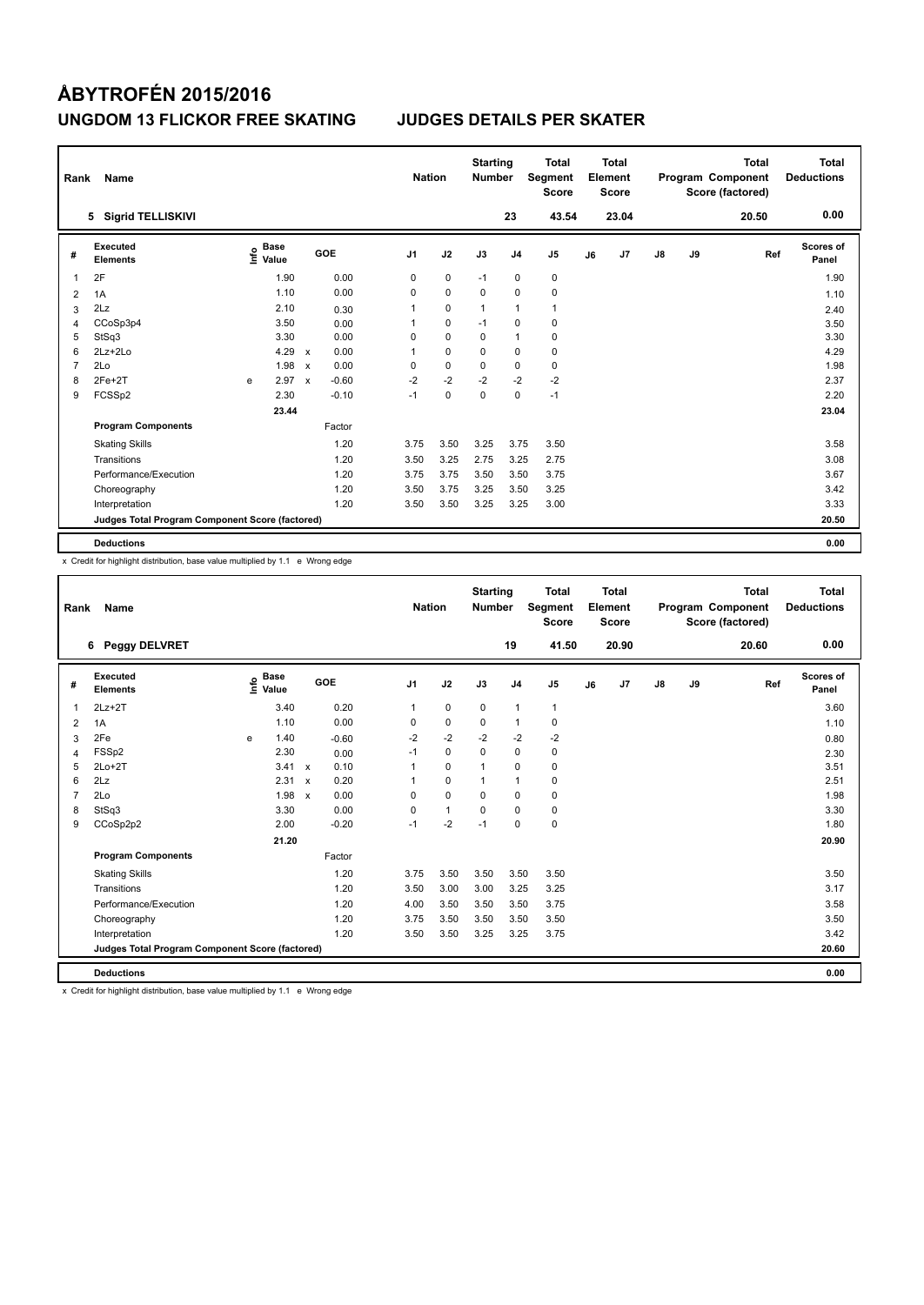| Rank         | <b>Name</b>                                     |                                  |              |         |                | <b>Nation</b> | <b>Starting</b><br><b>Number</b> |                | <b>Total</b><br>Segment<br><b>Score</b> |    | <b>Total</b><br>Element<br><b>Score</b> |               |    | <b>Total</b><br>Program Component<br>Score (factored) | Total<br><b>Deductions</b> |
|--------------|-------------------------------------------------|----------------------------------|--------------|---------|----------------|---------------|----------------------------------|----------------|-----------------------------------------|----|-----------------------------------------|---------------|----|-------------------------------------------------------|----------------------------|
|              | Emma-Tyresö ANDERSSON<br>7                      |                                  |              |         |                |               |                                  | 16             | 41.33                                   |    | 21.53                                   |               |    | 19.80                                                 | 0.00                       |
| #            | Executed<br><b>Elements</b>                     | <b>Base</b><br>e Base<br>E Value |              | GOE     | J <sub>1</sub> | J2            | J3                               | J <sub>4</sub> | J <sub>5</sub>                          | J6 | J7                                      | $\mathsf{J}8$ | J9 | Ref                                                   | <b>Scores of</b><br>Panel  |
| $\mathbf{1}$ | $2Lz + 2Lo$                                     | 3.90                             |              | 0.00    | 0              | $\mathbf{1}$  | 0                                | 0              | 0                                       |    |                                         |               |    |                                                       | 3.90                       |
| 2            | 1A                                              | 1.10                             |              | 0.00    | 0              | $\mathbf 0$   | $\Omega$                         | $\mathbf 0$    | $\mathbf 0$                             |    |                                         |               |    |                                                       | 1.10                       |
| 3            | 2F                                              | 1.90                             |              | 0.10    | 0              | $\mathbf 0$   | 1                                | $\mathbf{1}$   | 0                                       |    |                                         |               |    |                                                       | 2.00                       |
| 4            | 2Lo                                             | 1.80                             |              | 0.00    | 0              | $\mathbf 0$   | 0                                | $\mathbf 0$    | 0                                       |    |                                         |               |    |                                                       | 1.80                       |
| 5            | FCSSp1V                                         | 1.30                             |              | $-0.20$ | $-1$           | $-1$          | $\Omega$                         | $\mathbf 0$    | $-1$                                    |    |                                         |               |    |                                                       | 1.10                       |
| 6            | 2F                                              | 2.09                             | $\mathsf{x}$ | 0.00    | 0              | $\mathbf 0$   | $\mathbf 0$                      | $\mathbf 0$    | $\mathbf 0$                             |    |                                         |               |    |                                                       | 2.09                       |
| 7            | $2Lz+2T$                                        | 3.74                             | $\mathsf{x}$ | 0.00    | 0              | $\mathbf 0$   | $\mathbf 0$                      | $\mathbf 0$    | 0                                       |    |                                         |               |    |                                                       | 3.74                       |
| 8            | StSq3                                           | 3.30                             |              | 0.00    | 0              | $-1$          | 0                                | 0              | 0                                       |    |                                         |               |    |                                                       | 3.30                       |
| 9            | CCoSp3p2                                        | 2.50                             |              | 0.00    | $-1$           | $\mathbf 0$   | $\mathbf 0$                      | $\mathbf{1}$   | $\mathbf 0$                             |    |                                         |               |    |                                                       | 2.50                       |
|              |                                                 | 21.63                            |              |         |                |               |                                  |                |                                         |    |                                         |               |    |                                                       | 21.53                      |
|              | <b>Program Components</b>                       |                                  |              | Factor  |                |               |                                  |                |                                         |    |                                         |               |    |                                                       |                            |
|              | <b>Skating Skills</b>                           |                                  |              | 1.20    | 3.75           | 3.25          | 3.25                             | 3.50           | 3.75                                    |    |                                         |               |    |                                                       | 3.50                       |
|              | Transitions                                     |                                  |              | 1.20    | 3.25           | 2.75          | 2.75                             | 3.00           | 3.50                                    |    |                                         |               |    |                                                       | 3.00                       |
|              | Performance/Execution                           |                                  |              | 1.20    | 3.50           | 3.25          | 3.50                             | 3.25           | 4.00                                    |    |                                         |               |    |                                                       | 3.42                       |
|              | Choreography                                    |                                  |              | 1.20    | 3.50           | 3.50          | 2.75                             | 3.25           | 4.00                                    |    |                                         |               |    |                                                       | 3.42                       |
|              | Interpretation                                  |                                  |              | 1.20    | 3.00           | 3.25          | 2.75                             | 3.25           | 3.75                                    |    |                                         |               |    |                                                       | 3.17                       |
|              | Judges Total Program Component Score (factored) |                                  |              |         |                |               |                                  |                |                                         |    |                                         |               |    |                                                       | 19.80                      |
|              | <b>Deductions</b>                               |                                  |              |         |                |               |                                  |                |                                         |    |                                         |               |    |                                                       | 0.00                       |

x Credit for highlight distribution, base value multiplied by 1.1

| Rank           | Name                                            |         |                                  |                           |         |                | <b>Nation</b> | <b>Starting</b><br><b>Number</b> |                | <b>Total</b><br>Segment<br><b>Score</b> |    | <b>Total</b><br>Element<br><b>Score</b> |               |    | <b>Total</b><br>Program Component<br>Score (factored) | <b>Total</b><br><b>Deductions</b> |
|----------------|-------------------------------------------------|---------|----------------------------------|---------------------------|---------|----------------|---------------|----------------------------------|----------------|-----------------------------------------|----|-----------------------------------------|---------------|----|-------------------------------------------------------|-----------------------------------|
|                | <b>Natalia JANSSON</b><br>8                     |         |                                  |                           |         |                |               |                                  | 18             | 40.59                                   |    | 20.59                                   |               |    | 20.00                                                 | 0.00                              |
| #              | Executed<br><b>Elements</b>                     |         | <b>Base</b><br>e Base<br>⊆ Value |                           | GOE     | J <sub>1</sub> | J2            | J3                               | J <sub>4</sub> | J <sub>5</sub>                          | J6 | J7                                      | $\mathsf{J}8$ | J9 | Ref                                                   | Scores of<br>Panel                |
| $\overline{1}$ | 1A                                              |         | 1.10                             |                           | 0.13    | 0              | $\mathbf{1}$  | $\mathbf 0$                      | 1              | $\mathbf{1}$                            |    |                                         |               |    |                                                       | 1.23                              |
| 2              | $2Lz+2T$                                        |         | 3.40                             |                           | 0.00    | $-2$           | $\mathbf 0$   | $\mathbf 0$                      | $\mathbf 0$    | $\mathbf 0$                             |    |                                         |               |    |                                                       | 3.40                              |
| 3              | FSSp4                                           |         | 3.00                             |                           | 0.17    | 1              | $\mathbf 0$   | $-1$                             | $\pmb{0}$      | 1                                       |    |                                         |               |    |                                                       | 3.17                              |
| $\overline{4}$ | StSq2                                           |         | 2.60                             |                           | 0.00    | 0              | $\mathbf 0$   | 0                                | $\mathbf 0$    | $\mathbf 0$                             |    |                                         |               |    |                                                       | 2.60                              |
| 5              | $2F+2Lo<$                                       | $\prec$ | 3.52                             | $\mathsf{x}$              | $-0.30$ | $-1$           | $-1$          | $-2$                             | $-1$           | $-1$                                    |    |                                         |               |    |                                                       | 3.22                              |
| 6              | 2Lo                                             |         | 1.98                             | $\boldsymbol{\mathsf{x}}$ | 0.00    | $\Omega$       | $\mathbf 0$   | $\mathbf 0$                      | $\mathbf 0$    | 0                                       |    |                                         |               |    |                                                       | 1.98                              |
| $\overline{7}$ | 2Lz<                                            |         | 1.65                             | $\boldsymbol{\mathsf{x}}$ | $-0.60$ | $-2$           | $-2$          | $-2$                             | $-2$           | $-2$                                    |    |                                         |               |    |                                                       | 1.05                              |
| 8              | 2F<                                             | $\prec$ | 1.54                             | $\mathbf{x}$              | $-0.40$ | $-1$           | $-2$          | $-2$                             | $-1$           | $-1$                                    |    |                                         |               |    |                                                       | 1.14                              |
| 9              | CCoSp3p3                                        |         | 3.00                             |                           | $-0.20$ | $-1$           | $-2$          | $-1$                             | $\mathbf 0$    | 0                                       |    |                                         |               |    |                                                       | 2.80                              |
|                |                                                 |         | 21.79                            |                           |         |                |               |                                  |                |                                         |    |                                         |               |    |                                                       | 20.59                             |
|                | <b>Program Components</b>                       |         |                                  |                           | Factor  |                |               |                                  |                |                                         |    |                                         |               |    |                                                       |                                   |
|                | <b>Skating Skills</b>                           |         |                                  |                           | 1.20    | 3.25           | 3.50          | 3.25                             | 3.25           | 3.75                                    |    |                                         |               |    |                                                       | 3.33                              |
|                | Transitions                                     |         |                                  |                           | 1.20    | 3.50           | 3.25          | 3.00                             | 3.25           | 3.25                                    |    |                                         |               |    |                                                       | 3.25                              |
|                | Performance/Execution                           |         |                                  |                           | 1.20    | 3.75           | 3.50          | 3.50                             | 3.25           | 3.50                                    |    |                                         |               |    |                                                       | 3.50                              |
|                | Choreography                                    |         |                                  |                           | 1.20    | 3.50           | 3.25          | 3.25                             | 3.50           | 3.50                                    |    |                                         |               |    |                                                       | 3.42                              |
|                | Interpretation                                  |         |                                  |                           | 1.20    | 3.50           | 3.25          | 2.75                             | 3.00           | 3.25                                    |    |                                         |               |    |                                                       | 3.17                              |
|                | Judges Total Program Component Score (factored) |         |                                  |                           |         |                |               |                                  |                |                                         |    |                                         |               |    |                                                       | 20.00                             |
|                | <b>Deductions</b>                               |         |                                  |                           |         |                |               |                                  |                |                                         |    |                                         |               |    |                                                       | 0.00                              |

< Under-rotated jump x Credit for highlight distribution, base value multiplied by 1.1 ! Not clear edge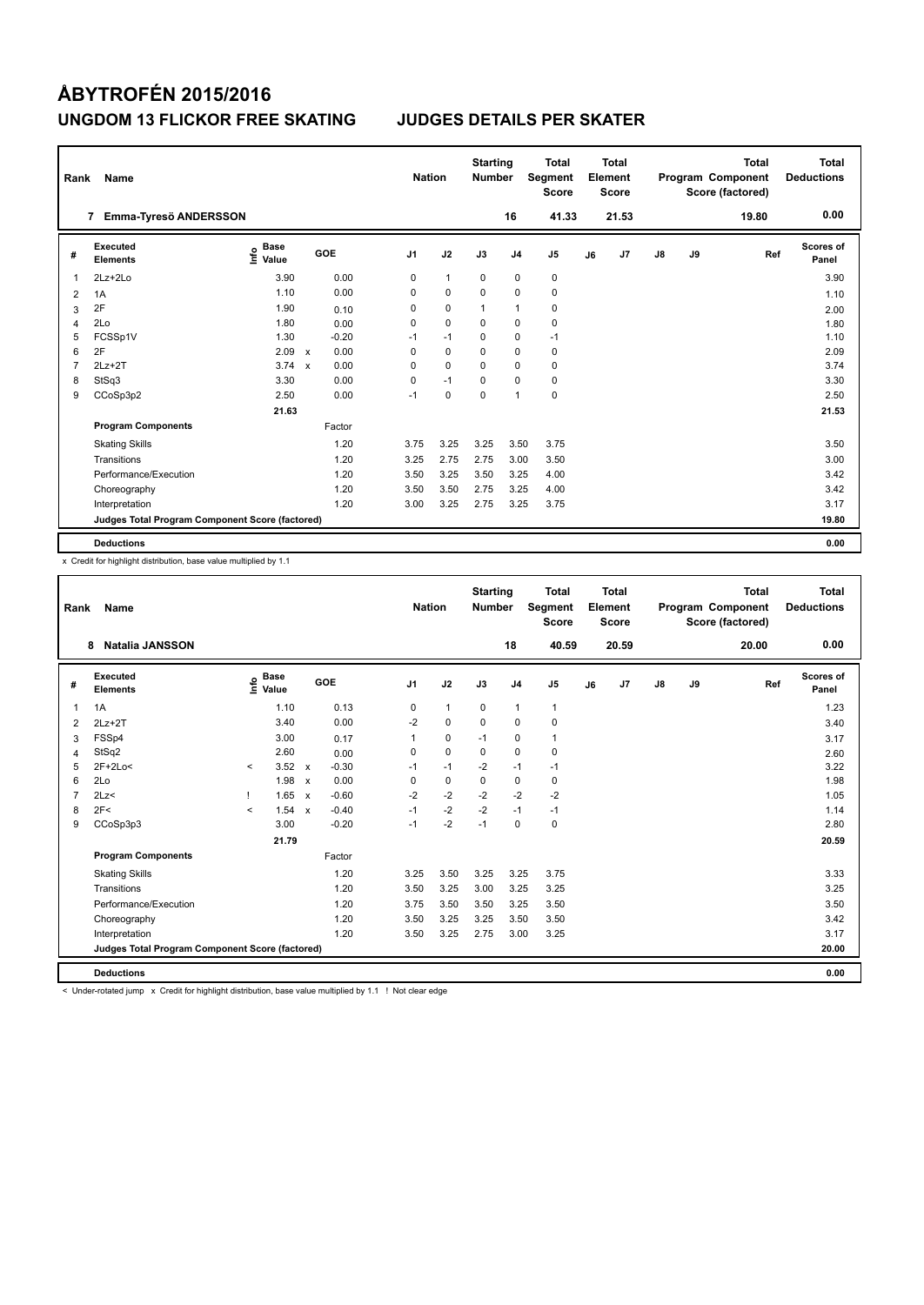| Rank           | Name                                            |      |                      |         | <b>Nation</b>  |              | <b>Starting</b><br><b>Number</b> |                | <b>Total</b><br>Segment<br><b>Score</b> |    | <b>Total</b><br>Element<br><b>Score</b> |               |    | <b>Total</b><br>Program Component<br>Score (factored) | <b>Total</b><br><b>Deductions</b> |
|----------------|-------------------------------------------------|------|----------------------|---------|----------------|--------------|----------------------------------|----------------|-----------------------------------------|----|-----------------------------------------|---------------|----|-------------------------------------------------------|-----------------------------------|
|                | <b>Natalie EDLUND</b><br>9                      |      |                      |         |                |              |                                  | 13             | 39.64                                   |    | 19.94                                   |               |    | 19.70                                                 | 0.00                              |
| #              | Executed<br><b>Elements</b>                     | ١nf٥ | <b>Base</b><br>Value | GOE     | J <sub>1</sub> | J2           | J3                               | J <sub>4</sub> | J <sub>5</sub>                          | J6 | J7                                      | $\mathsf{J}8$ | J9 | Ref                                                   | <b>Scores of</b><br>Panel         |
| 1              | $2F+2Lo$                                        |      | 3.70                 | $-0.30$ | $-1$           | $-1$         | $-1$                             | $-1$           | $-1$                                    |    |                                         |               |    |                                                       | 3.40                              |
| 2              | 2Lo                                             |      | 1.80                 | 0.00    | 0              | 0            | 0                                | $\mathbf 0$    | 0                                       |    |                                         |               |    |                                                       | 1.80                              |
| 3              | 1Lz                                             |      | 0.60                 | $-0.30$ | $-3$           | $-3$         | $-3$                             | $-3$           | $-3$                                    |    |                                         |               |    |                                                       | 0.30                              |
| 4              | FCSp3                                           |      | 2.80                 | 0.00    | $\mathbf 0$    | $\mathbf 0$  | $-1$                             | $\mathbf 0$    | $\pmb{0}$                               |    |                                         |               |    |                                                       | 2.80                              |
| 5              | StSq1                                           |      | 1.80                 | 0.17    | 1              | $\mathbf{1}$ | 0                                | $\mathbf 0$    | $\pmb{0}$                               |    |                                         |               |    |                                                       | 1.97                              |
| 6              | $2Lz+2T$                                        |      | 3.40                 | 0.00    | $-2$           | $\mathbf 0$  | $\Omega$                         | $\mathbf 0$    | $\mathbf 0$                             |    |                                         |               |    |                                                       | 3.40                              |
| $\overline{7}$ | 2F                                              |      | 1.90                 | $-0.30$ | $-1$           | $-1$         | $-1$                             | $\mathbf 0$    | $-1$                                    |    |                                         |               |    |                                                       | 1.60                              |
| 8              | 1A                                              |      | 1.10                 | 0.07    | 0              | $\mathbf 0$  | $\mathbf{1}$                     | $\mathbf 0$    | $\mathbf{1}$                            |    |                                         |               |    |                                                       | 1.17                              |
| 9              | CCoSp3p4                                        |      | 3.50                 | 0.00    | 0              | $\mathbf 0$  | 0                                | $\mathbf 0$    | 1                                       |    |                                         |               |    |                                                       | 3.50                              |
|                |                                                 |      | 20.60                |         |                |              |                                  |                |                                         |    |                                         |               |    |                                                       | 19.94                             |
|                | <b>Program Components</b>                       |      |                      | Factor  |                |              |                                  |                |                                         |    |                                         |               |    |                                                       |                                   |
|                | <b>Skating Skills</b>                           |      |                      | 1.20    | 3.50           | 3.50         | 3.25                             | 3.25           | 3.50                                    |    |                                         |               |    |                                                       | 3.42                              |
|                | Transitions                                     |      |                      | 1.20    | 3.50           | 3.00         | 2.50                             | 3.00           | 3.00                                    |    |                                         |               |    |                                                       | 3.00                              |
|                | Performance/Execution                           |      |                      | 1.20    | 3.50           | 3.50         | 3.25                             | 3.25           | 3.75                                    |    |                                         |               |    |                                                       | 3.42                              |
|                | Choreography                                    |      |                      | 1.20    | 3.75           | 3.25         | 2.75                             | 3.25           | 3.50                                    |    |                                         |               |    |                                                       | 3.33                              |
|                | Interpretation                                  |      |                      | 1.20    | 3.75           | 3.25         | 2.75                             | 3.00           | 3.50                                    |    |                                         |               |    |                                                       | 3.25                              |
|                | Judges Total Program Component Score (factored) |      |                      |         |                |              |                                  |                |                                         |    |                                         |               |    |                                                       | 19.70                             |
|                | <b>Deductions</b>                               |      |                      |         |                |              |                                  |                |                                         |    |                                         |               |    |                                                       | 0.00                              |

! Not clear edge

| Rank           | Name                                            |                                  |                                   | <b>Nation</b>  |             | <b>Starting</b><br><b>Number</b> |                | <b>Total</b><br>Segment<br><b>Score</b> |    | <b>Total</b><br>Element<br><b>Score</b> |               |    | <b>Total</b><br>Program Component<br>Score (factored) | <b>Total</b><br><b>Deductions</b> |
|----------------|-------------------------------------------------|----------------------------------|-----------------------------------|----------------|-------------|----------------------------------|----------------|-----------------------------------------|----|-----------------------------------------|---------------|----|-------------------------------------------------------|-----------------------------------|
|                | <b>Carolina OLSSON</b><br>10                    |                                  |                                   |                |             |                                  | 8              | 38.57                                   |    | 20.47                                   |               |    | 18.10                                                 | 0.00                              |
| #              | Executed<br><b>Elements</b>                     | <b>Base</b><br>e Base<br>⊆ Value | <b>GOE</b>                        | J <sub>1</sub> | J2          | J3                               | J <sub>4</sub> | J <sub>5</sub>                          | J6 | J7                                      | $\mathsf{J}8$ | J9 | Ref                                                   | <b>Scores of</b><br>Panel         |
| 1              | $2F+2T$                                         | 3.20                             | 0.00                              | 0              | 0           | 0                                | 0              | 0                                       |    |                                         |               |    |                                                       | 3.20                              |
| 2              | $2Lo+2T$                                        | 3.10                             | 0.00                              | 0              | $\mathbf 0$ | 0                                | $\mathbf 0$    | 0                                       |    |                                         |               |    |                                                       | 3.10                              |
| 3              | 1A                                              | 1.10                             | 0.00                              | 0              | 0           | $\mathbf 0$                      | $\mathbf 0$    | 0                                       |    |                                         |               |    |                                                       | 1.10                              |
| 4              | CCoSp3p4                                        | 3.50                             | $-0.20$                           | 1              | $\pmb{0}$   | $-1$                             | $-1$           | $-1$                                    |    |                                         |               |    |                                                       | 3.30                              |
| 5              | 2S                                              | 1.30                             | 0.00                              | 0              | 0           | 0                                | $\mathbf 0$    | 0                                       |    |                                         |               |    |                                                       | 1.30                              |
| 6              | 2Lo                                             | 1.98                             | 0.00<br>$\boldsymbol{\mathsf{x}}$ | 0              | $\mathbf 0$ | 0                                | $\mathbf 0$    | 0                                       |    |                                         |               |    |                                                       | 1.98                              |
| $\overline{7}$ | 2F                                              | 2.09                             | 0.00<br>$\boldsymbol{\mathsf{x}}$ | 0              | $\mathbf 0$ | 0                                | $\mathbf 0$    | 0                                       |    |                                         |               |    |                                                       | 2.09                              |
| 8              | StSq2                                           | 2.60                             | 0.00                              | 1              | $\mathbf 0$ | 0                                | 0              | 0                                       |    |                                         |               |    |                                                       | 2.60                              |
| 9              | FCCSp3V                                         | 2.00                             | $-0.20$                           | $\Omega$       | $\mathbf 0$ | $-2$                             | $-2$           | $\mathbf{1}$                            |    |                                         |               |    |                                                       | 1.80                              |
|                |                                                 | 20.87                            |                                   |                |             |                                  |                |                                         |    |                                         |               |    |                                                       | 20.47                             |
|                | <b>Program Components</b>                       |                                  | Factor                            |                |             |                                  |                |                                         |    |                                         |               |    |                                                       |                                   |
|                | <b>Skating Skills</b>                           |                                  | 1.20                              | 3.00           | 3.25        | 3.00                             | 3.25           | 3.50                                    |    |                                         |               |    |                                                       | 3.17                              |
|                | Transitions                                     |                                  | 1.20                              | 3.25           | 2.75        | 2.50                             | 2.50           | 3.00                                    |    |                                         |               |    |                                                       | 2.75                              |
|                | Performance/Execution                           |                                  | 1.20                              | 3.25           | 3.25        | 3.25                             | 3.00           | 3.25                                    |    |                                         |               |    |                                                       | 3.25                              |
|                | Choreography                                    |                                  | 1.20                              | 3.00           | 3.25        | 2.75                             | 3.25           | 3.00                                    |    |                                         |               |    |                                                       | 3.08                              |
|                | Interpretation                                  |                                  | 1.20                              | 3.00           | 3.00        | 2.75                             | 2.75           | 2.75                                    |    |                                         |               |    |                                                       | 2.83                              |
|                | Judges Total Program Component Score (factored) |                                  |                                   |                |             |                                  |                |                                         |    |                                         |               |    |                                                       | 18.10                             |
|                | <b>Deductions</b>                               |                                  |                                   |                |             |                                  |                |                                         |    |                                         |               |    |                                                       | 0.00                              |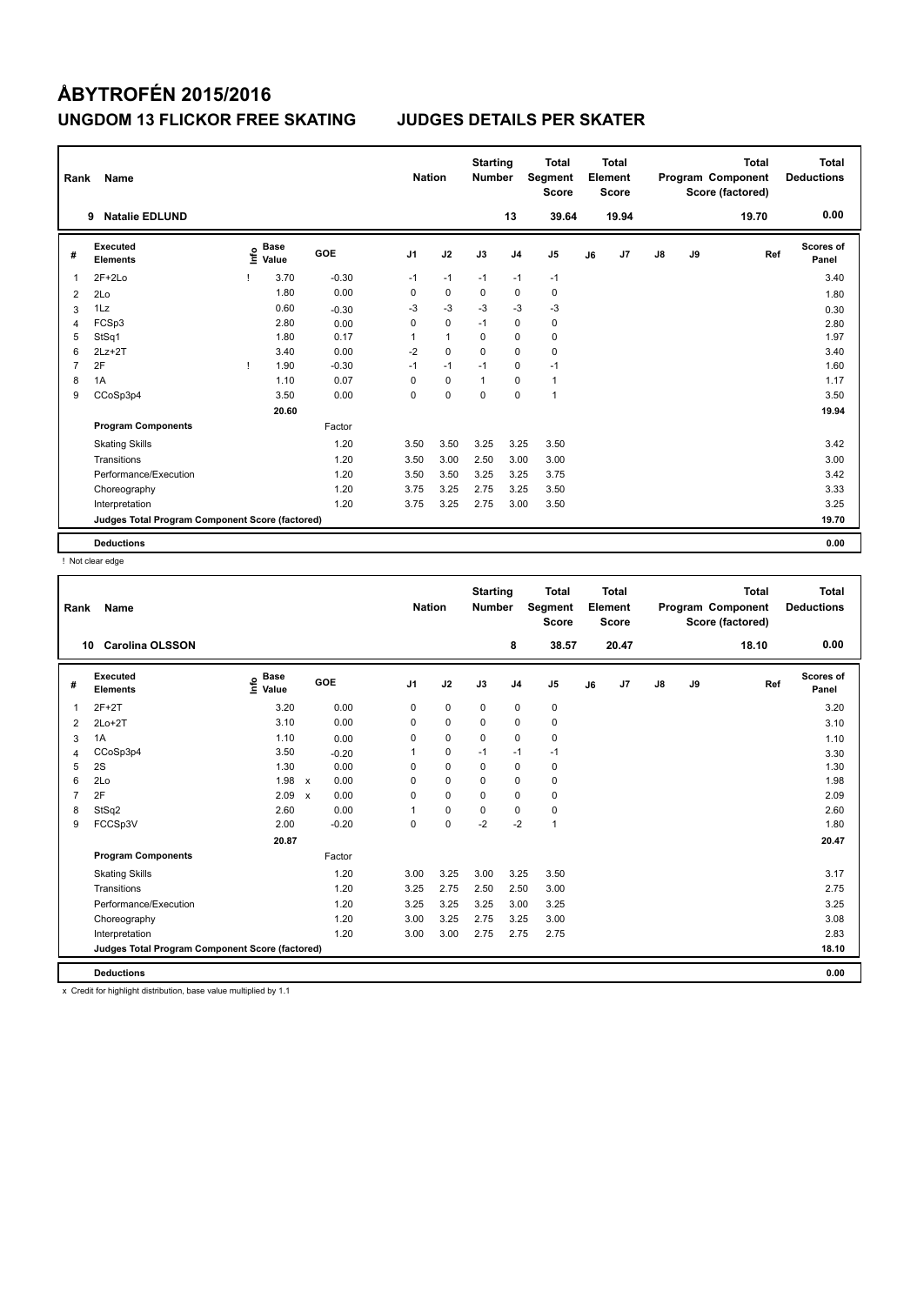| Rank           | Name                                            |                                  |                                      |                | <b>Nation</b> | <b>Starting</b><br><b>Number</b> |                | <b>Total</b><br>Segment<br><b>Score</b> |    | <b>Total</b><br>Element<br><b>Score</b> |    |    | <b>Total</b><br>Program Component<br>Score (factored) | <b>Total</b><br><b>Deductions</b> |
|----------------|-------------------------------------------------|----------------------------------|--------------------------------------|----------------|---------------|----------------------------------|----------------|-----------------------------------------|----|-----------------------------------------|----|----|-------------------------------------------------------|-----------------------------------|
| 11             | <b>Julia BROVALL</b>                            |                                  |                                      |                |               |                                  | 12             | 38.34                                   |    | 19.54                                   |    |    | 19.30                                                 | 0.50                              |
| #              | Executed<br><b>Elements</b>                     | <b>Base</b><br>e Base<br>⊆ Value | GOE                                  | J <sub>1</sub> | J2            | J3                               | J <sub>4</sub> | J <sub>5</sub>                          | J6 | J7                                      | J8 | J9 | Ref                                                   | Scores of<br>Panel                |
| 1              | $2Lo+2T$                                        | 3.10                             | 0.00                                 | 0              | $\mathbf 0$   | $\mathbf 0$                      | $\mathbf 0$    | $\pmb{0}$                               |    |                                         |    |    |                                                       | 3.10                              |
| $\overline{2}$ | $2S+2T$                                         | 2.60                             | 0.00                                 | 1              | $\mathbf 0$   | $\Omega$                         | $\Omega$       | $\mathbf 0$                             |    |                                         |    |    |                                                       | 2.60                              |
| 3              | CCoSp3p3                                        | 3.00                             | 0.17                                 | 0              | $\mathbf 0$   | $\mathbf{1}$                     | $\mathbf{1}$   | 0                                       |    |                                         |    |    |                                                       | 3.17                              |
| 4              | StSq3                                           | 3.30                             | 0.50                                 | 1              | $\mathbf{1}$  | $\Omega$                         | $\mathbf{1}$   | 1                                       |    |                                         |    |    |                                                       | 3.80                              |
| 5              | 1A                                              | 1.21                             | 0.00<br>$\boldsymbol{\mathsf{x}}$    | 0              | $\mathbf 0$   | 1                                | 0              | $\pmb{0}$                               |    |                                         |    |    |                                                       | 1.21                              |
| 6              | 2Lz<                                            | 1.65<br>$\prec$                  | $-0.60$<br>$\boldsymbol{\mathsf{x}}$ | $-1$           | $-2$          | $-3$                             | $-2$           | $-2$                                    |    |                                         |    |    |                                                       | 1.05                              |
| 7              | 2Lo                                             | 1.98                             | 0.00<br>$\boldsymbol{\mathsf{x}}$    | 0              | $\mathbf 0$   | $\Omega$                         | $\mathbf 0$    | 0                                       |    |                                         |    |    |                                                       | 1.98                              |
| 8              | 2S                                              | 1.43                             | $-0.60$<br>$\mathbf{x}$              | $-3$           | $-3$          | $-3$                             | $-3$           | $-3$                                    |    |                                         |    |    |                                                       | 0.83                              |
| 9              | FCSSp3V                                         | 1.80                             | 0.00                                 | 1              | $\mathbf 0$   | $\mathbf 0$                      | $\mathbf 0$    | $\pmb{0}$                               |    |                                         |    |    |                                                       | 1.80                              |
|                |                                                 | 20.07                            |                                      |                |               |                                  |                |                                         |    |                                         |    |    |                                                       | 19.54                             |
|                | <b>Program Components</b>                       |                                  | Factor                               |                |               |                                  |                |                                         |    |                                         |    |    |                                                       |                                   |
|                | <b>Skating Skills</b>                           |                                  | 1.20                                 | 3.25           | 3.25          | 3.50                             | 3.50           | 3.50                                    |    |                                         |    |    |                                                       | 3.42                              |
|                | Transitions                                     |                                  | 1.20                                 | 3.00           | 3.00          | 3.00                             | 3.25           | 3.00                                    |    |                                         |    |    |                                                       | 3.00                              |
|                | Performance/Execution                           |                                  | 1.20                                 | 2.75           | 3.00          | 3.50                             | 3.25           | 3.50                                    |    |                                         |    |    |                                                       | 3.25                              |
|                | Choreography                                    |                                  | 1.20                                 | 3.25           | 3.25          | 3.25                             | 3.50           | 3.50                                    |    |                                         |    |    |                                                       | 3.33                              |
|                | Interpretation                                  |                                  | 1.20                                 | 2.75           | 2.75          | 3.25                             | 3.25           | 3.25                                    |    |                                         |    |    |                                                       | 3.08                              |
|                | Judges Total Program Component Score (factored) |                                  |                                      |                |               |                                  |                |                                         |    |                                         |    |    |                                                       | 19.30                             |
|                | <b>Deductions</b>                               |                                  | Falls:                               | $-0.50$        |               |                                  |                |                                         |    |                                         |    |    |                                                       | $-0.50$                           |

< Under-rotated jump x Credit for highlight distribution, base value multiplied by 1.1

| Rank           | <b>Name</b>                                     |   |                                    |              |         | <b>Nation</b>  |             | <b>Starting</b><br><b>Number</b> |                | <b>Total</b><br>Segment<br><b>Score</b> |    | Total<br>Element<br><b>Score</b> |               |    | <b>Total</b><br>Program Component<br>Score (factored) | <b>Total</b><br><b>Deductions</b> |
|----------------|-------------------------------------------------|---|------------------------------------|--------------|---------|----------------|-------------|----------------------------------|----------------|-----------------------------------------|----|----------------------------------|---------------|----|-------------------------------------------------------|-----------------------------------|
|                | <b>Elvira WIKLUND</b><br>12                     |   |                                    |              |         |                |             |                                  | 20             | 38.12                                   |    | 17.62                            |               |    | 20.50                                                 | 0.00                              |
| #              | Executed<br><b>Elements</b>                     |   | <b>Base</b><br>$\frac{6}{5}$ Value |              | GOE     | J <sub>1</sub> | J2          | J3                               | J <sub>4</sub> | J <sub>5</sub>                          | J6 | J7                               | $\mathsf{J}8$ | J9 | Ref                                                   | <b>Scores of</b><br>Panel         |
| $\overline{1}$ | 1A                                              |   | 1.10                               |              | 0.00    | $\mathbf 0$    | $\mathbf 0$ | $\mathbf 0$                      | $\mathbf 0$    | $\pmb{0}$                               |    |                                  |               |    |                                                       | 1.10                              |
| 2              | 2Lz                                             |   | 2.10                               |              | $-0.30$ | $-1$           | $-1$        | $-1$                             | $-1$           | $-1$                                    |    |                                  |               |    |                                                       | 1.80                              |
| 3              | $2Fe+2T<<$                                      | e | 1.80                               |              | $-0.80$ | $-3$           | $-3$        | $-3$                             | $-2$           | $-2$                                    |    |                                  |               |    |                                                       | 1.00                              |
| 4              | FCSSp2V                                         |   | 1.60                               |              | $-0.30$ | $-1$           | $-1$        | $-2$                             | $\Omega$       | $-1$                                    |    |                                  |               |    |                                                       | 1.30                              |
| 5              | 2Lo                                             |   | 1.80                               |              | $-0.40$ | $-2$           | $-1$        | $-2$                             | $-1$           | $-1$                                    |    |                                  |               |    |                                                       | 1.40                              |
| 6              | StSq2                                           |   | 2.60                               |              | 0.00    | $\Omega$       | $\mathbf 0$ | $\Omega$                         | $\mathbf 0$    | 0                                       |    |                                  |               |    |                                                       | 2.60                              |
| $\overline{7}$ | $2Lz+2T$                                        |   | 3.74                               | $\mathsf{x}$ | $-0.30$ | $-2$           | $-2$        | $-1$                             | $\mathbf 0$    | $\mathbf 0$                             |    |                                  |               |    |                                                       | 3.44                              |
| 8              | CCoSp3p4                                        |   | 3.50                               |              | $-0.50$ | $-2$           | $-2$        | $-2$                             | $-1$           | $-1$                                    |    |                                  |               |    |                                                       | 3.00                              |
| 9              | 2Lo                                             |   | 1.98 x                             |              | 0.00    | $\Omega$       | $\mathbf 0$ | $-1$                             | $\mathbf 0$    | $\mathbf 0$                             |    |                                  |               |    |                                                       | 1.98                              |
|                |                                                 |   | 20.22                              |              |         |                |             |                                  |                |                                         |    |                                  |               |    |                                                       | 17.62                             |
|                | <b>Program Components</b>                       |   |                                    |              | Factor  |                |             |                                  |                |                                         |    |                                  |               |    |                                                       |                                   |
|                | <b>Skating Skills</b>                           |   |                                    |              | 1.20    | 3.25           | 3.50        | 3.25                             | 3.50           | 3.50                                    |    |                                  |               |    |                                                       | 3.42                              |
|                | Transitions                                     |   |                                    |              | 1.20    | 3.50           | 3.25        | 3.00                             | 3.25           | 3.25                                    |    |                                  |               |    |                                                       | 3.25                              |
|                | Performance/Execution                           |   |                                    |              | 1.20    | 3.50           | 3.75        | 3.50                             | 3.25           | 3.50                                    |    |                                  |               |    |                                                       | 3.50                              |
|                | Choreography                                    |   |                                    |              | 1.20    | 3.50           | 3.50        | 3.50                             | 3.50           | 3.25                                    |    |                                  |               |    |                                                       | 3.50                              |
|                | Interpretation                                  |   |                                    |              | 1.20    | 3.25           | 3.50        | 3.50                             | 3.25           | 3.50                                    |    |                                  |               |    |                                                       | 3.42                              |
|                | Judges Total Program Component Score (factored) |   |                                    |              |         |                |             |                                  |                |                                         |    |                                  |               |    |                                                       | 20.50                             |
|                | <b>Deductions</b>                               |   |                                    |              |         |                |             |                                  |                |                                         |    |                                  |               |    |                                                       | 0.00                              |

<< Downgraded jump x Credit for highlight distribution, base value multiplied by 1.1 e Wrong edge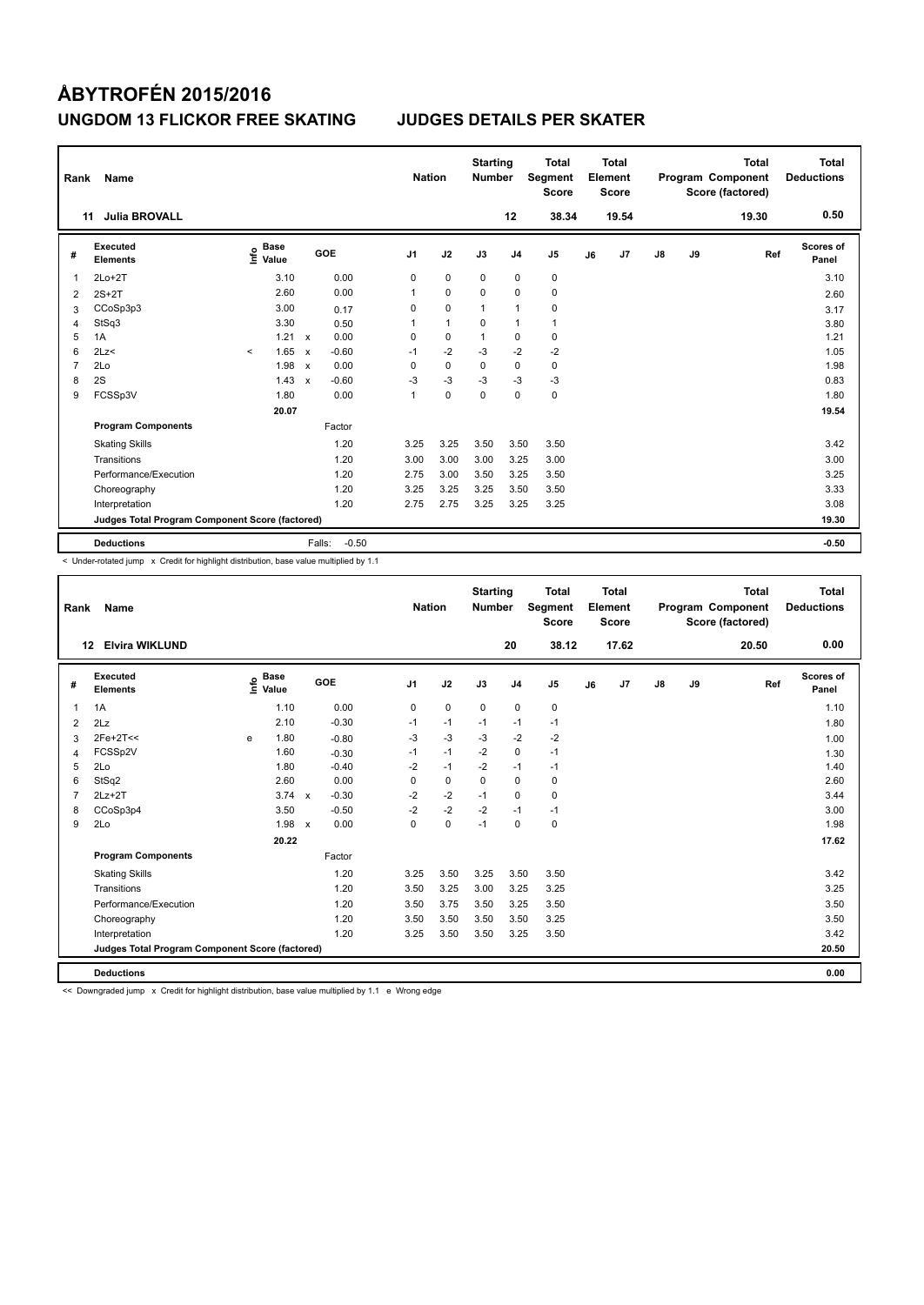| Rank           | Name                                            |    |                                  |                           |         | <b>Nation</b>  |              | <b>Starting</b><br><b>Number</b> |                | <b>Total</b><br>Segment<br><b>Score</b> |    | <b>Total</b><br>Element<br>Score |    |    | <b>Total</b><br>Program Component<br>Score (factored) | <b>Total</b><br><b>Deductions</b> |
|----------------|-------------------------------------------------|----|----------------------------------|---------------------------|---------|----------------|--------------|----------------------------------|----------------|-----------------------------------------|----|----------------------------------|----|----|-------------------------------------------------------|-----------------------------------|
|                | <b>Ines ANDERSSON</b><br>13                     |    |                                  |                           |         |                |              |                                  | 11             | 37.35                                   |    | 19.55                            |    |    | 18.80                                                 | 1.00                              |
| #              | Executed<br><b>Elements</b>                     |    | <b>Base</b><br>e Base<br>E Value |                           | GOE     | J <sub>1</sub> | J2           | J3                               | J <sub>4</sub> | J <sub>5</sub>                          | J6 | J7                               | J8 | J9 | Ref                                                   | <b>Scores of</b><br>Panel         |
| 1              | 2Lz                                             |    | 2.10                             |                           | $-0.90$ | -3             | $-3$         | -3                               | -3             | $-3$                                    |    |                                  |    |    |                                                       | 1.20                              |
| 2              | $2Lo+2Lo$                                       |    | 3.60                             |                           | 0.00    | 0              | $\mathbf 0$  | $\mathbf 0$                      | $\mathbf 0$    | 0                                       |    |                                  |    |    |                                                       | 3.60                              |
| 3              | FSSp2                                           |    | 2.30                             |                           | 0.33    | 1              | $\mathbf{1}$ | $\overline{1}$                   | 0              | 0                                       |    |                                  |    |    |                                                       | 2.63                              |
| 4              | 2F                                              |    | 1.90                             |                           | 0.00    | 0              | 0            | 0                                | $\mathbf 0$    | 0                                       |    |                                  |    |    |                                                       | 1.90                              |
| 5              | $1A+2T$                                         |    | 2.40                             |                           | $-0.13$ | $-2$           | $\mathbf 0$  | $\mathbf 0$                      | $\mathbf 0$    | $-2$                                    |    |                                  |    |    |                                                       | 2.27                              |
| 6              | 2Lz<<                                           | << | 0.66                             | $\boldsymbol{\mathsf{x}}$ | $-0.30$ | $-3$           | $-3$         | $-3$                             | $-3$           | $-3$                                    |    |                                  |    |    |                                                       | 0.36                              |
| $\overline{7}$ | CCoSp3p3                                        |    | 3.00                             |                           | 0.00    | 0              | $\mathbf 0$  | $\Omega$                         | $\mathbf 0$    | $\mathbf 0$                             |    |                                  |    |    |                                                       | 3.00                              |
| 8              | 2F                                              |    | 2.09                             | $\mathbf x$               | $-0.10$ | 0              | $-1$         | $\mathbf 0$                      | $\mathbf 0$    | $-1$                                    |    |                                  |    |    |                                                       | 1.99                              |
| 9              | StSq2                                           |    | 2.60                             |                           | 0.00    | 0              | $-1$         | $\mathbf 0$                      | $\mathbf 0$    | 0                                       |    |                                  |    |    |                                                       | 2.60                              |
|                |                                                 |    | 20.65                            |                           |         |                |              |                                  |                |                                         |    |                                  |    |    |                                                       | 19.55                             |
|                | <b>Program Components</b>                       |    |                                  |                           | Factor  |                |              |                                  |                |                                         |    |                                  |    |    |                                                       |                                   |
|                | <b>Skating Skills</b>                           |    |                                  |                           | 1.20    | 3.25           | 3.00         | 3.25                             | 3.25           | 3.50                                    |    |                                  |    |    |                                                       | 3.25                              |
|                | Transitions                                     |    |                                  |                           | 1.20    | 3.00           | 2.75         | 2.75                             | 3.25           | 3.00                                    |    |                                  |    |    |                                                       | 2.92                              |
|                | Performance/Execution                           |    |                                  |                           | 1.20    | 3.00           | 3.25         | 3.00                             | 3.25           | 3.25                                    |    |                                  |    |    |                                                       | 3.17                              |
|                | Choreography                                    |    |                                  |                           | 1.20    | 3.50           | 3.25         | 3.00                             | 3.50           | 3.25                                    |    |                                  |    |    |                                                       | 3.33                              |
|                | Interpretation                                  |    |                                  |                           | 1.20    | 2.75           | 3.00         | 3.00                             | 3.00           | 3.00                                    |    |                                  |    |    |                                                       | 3.00                              |
|                | Judges Total Program Component Score (factored) |    |                                  |                           |         |                |              |                                  |                |                                         |    |                                  |    |    |                                                       | 18.80                             |
|                | <b>Deductions</b>                               |    |                                  | Falls:                    | $-1.00$ |                |              |                                  |                |                                         |    |                                  |    |    |                                                       | $-1.00$                           |

<< Downgraded jump x Credit for highlight distribution, base value multiplied by 1.1

| Rank           | <b>Name</b>                                     |    |                                    |                           |         | <b>Nation</b>  |              | <b>Starting</b><br><b>Number</b> |                | <b>Total</b><br>Segment<br><b>Score</b> |    | <b>Total</b><br>Element<br><b>Score</b> |               |    | <b>Total</b><br>Program Component<br>Score (factored) | <b>Total</b><br><b>Deductions</b> |
|----------------|-------------------------------------------------|----|------------------------------------|---------------------------|---------|----------------|--------------|----------------------------------|----------------|-----------------------------------------|----|-----------------------------------------|---------------|----|-------------------------------------------------------|-----------------------------------|
|                | <b>Louise HÅRD</b><br>14                        |    |                                    |                           |         |                |              |                                  | 17             | 37.23                                   |    | 16.93                                   |               |    | 20.30                                                 | 0.00                              |
| #              | <b>Executed</b><br><b>Elements</b>              |    | <b>Base</b><br>$\frac{6}{5}$ Value |                           | GOE     | J <sub>1</sub> | J2           | J3                               | J <sub>4</sub> | J <sub>5</sub>                          | J6 | J7                                      | $\mathsf{J}8$ | J9 | Ref                                                   | <b>Scores of</b><br>Panel         |
| $\overline{1}$ | 1A                                              |    | 1.10                               |                           | 0.13    | $\mathbf 0$    | $\mathbf{1}$ | $\mathbf{1}$                     | $\mathbf{1}$   | $\pmb{0}$                               |    |                                         |               |    |                                                       | 1.23                              |
| 2              | 2Lz                                             |    | 2.10                               |                           | $-0.30$ | $-2$           | $-1$         | $-1$                             | $-1$           | $-1$                                    |    |                                         |               |    |                                                       | 1.80                              |
| 3              | 1A                                              |    | 1.10                               |                           | 0.00    | 0              | $\mathbf{1}$ | 0                                | $\mathbf 0$    | $\mathbf 0$                             |    |                                         |               |    |                                                       | 1.10                              |
| 4              | FCSSp2                                          |    | 2.30                               |                           | $-0.40$ | $-2$           | $-1$         | $-2$                             | $-1$           | $-1$                                    |    |                                         |               |    |                                                       | 1.90                              |
| 5              | StSq2                                           |    | 2.60                               |                           | 0.00    | $\Omega$       | 0            | 0                                | 0              | 0                                       |    |                                         |               |    |                                                       | 2.60                              |
| 6              | 2Lo                                             |    | $1.98 \times$                      |                           | 0.00    | $\Omega$       | $\mathbf 0$  | $\Omega$                         | $\mathbf 0$    | 0                                       |    |                                         |               |    |                                                       | 1.98                              |
| $\overline{7}$ | $2F+1T$                                         |    | 2.53                               | $\boldsymbol{\mathsf{x}}$ | $-0.10$ | $-1$           | $\mathbf 0$  | $\mathbf 0$                      | $\mathbf 0$    | $-1$                                    |    |                                         |               |    |                                                       | 2.43                              |
| 8              | 2F+1Lo<<                                        | << | 2.09                               | $\boldsymbol{\mathsf{x}}$ | $-0.60$ | $-2$           | $-2$         | $-2$                             | $-2$           | $-2$                                    |    |                                         |               |    |                                                       | 1.49                              |
| 9              | CCoSp3p3                                        |    | 3.00                               |                           | $-0.60$ | $-2$           | $-2$         | $-2$                             | $-2$           | $-1$                                    |    |                                         |               |    |                                                       | 2.40                              |
|                |                                                 |    | 18.80                              |                           |         |                |              |                                  |                |                                         |    |                                         |               |    |                                                       | 16.93                             |
|                | <b>Program Components</b>                       |    |                                    |                           | Factor  |                |              |                                  |                |                                         |    |                                         |               |    |                                                       |                                   |
|                | <b>Skating Skills</b>                           |    |                                    |                           | 1.20    | 3.50           | 3.25         | 3.00                             | 3.25           | 3.50                                    |    |                                         |               |    |                                                       | 3.33                              |
|                | Transitions                                     |    |                                    |                           | 1.20    | 3.50           | 3.25         | 3.00                             | 3.00           | 3.25                                    |    |                                         |               |    |                                                       | 3.17                              |
|                | Performance/Execution                           |    |                                    |                           | 1.20    | 3.50           | 3.50         | 3.50                             | 3.25           | 3.50                                    |    |                                         |               |    |                                                       | 3.50                              |
|                | Choreography                                    |    |                                    |                           | 1.20    | 3.75           | 4.00         | 3.50                             | 3.25           | 3.50                                    |    |                                         |               |    |                                                       | 3.58                              |
|                | Interpretation                                  |    |                                    |                           | 1.20    | 3.50           | 3.25         | 3.50                             | 3.25           | 3.25                                    |    |                                         |               |    |                                                       | 3.33                              |
|                | Judges Total Program Component Score (factored) |    |                                    |                           |         |                |              |                                  |                |                                         |    |                                         |               |    |                                                       | 20.30                             |
|                | <b>Deductions</b>                               |    |                                    |                           |         |                |              |                                  |                |                                         |    |                                         |               |    |                                                       | 0.00                              |

<< Downgraded jump x Credit for highlight distribution, base value multiplied by 1.1 ! Not clear edge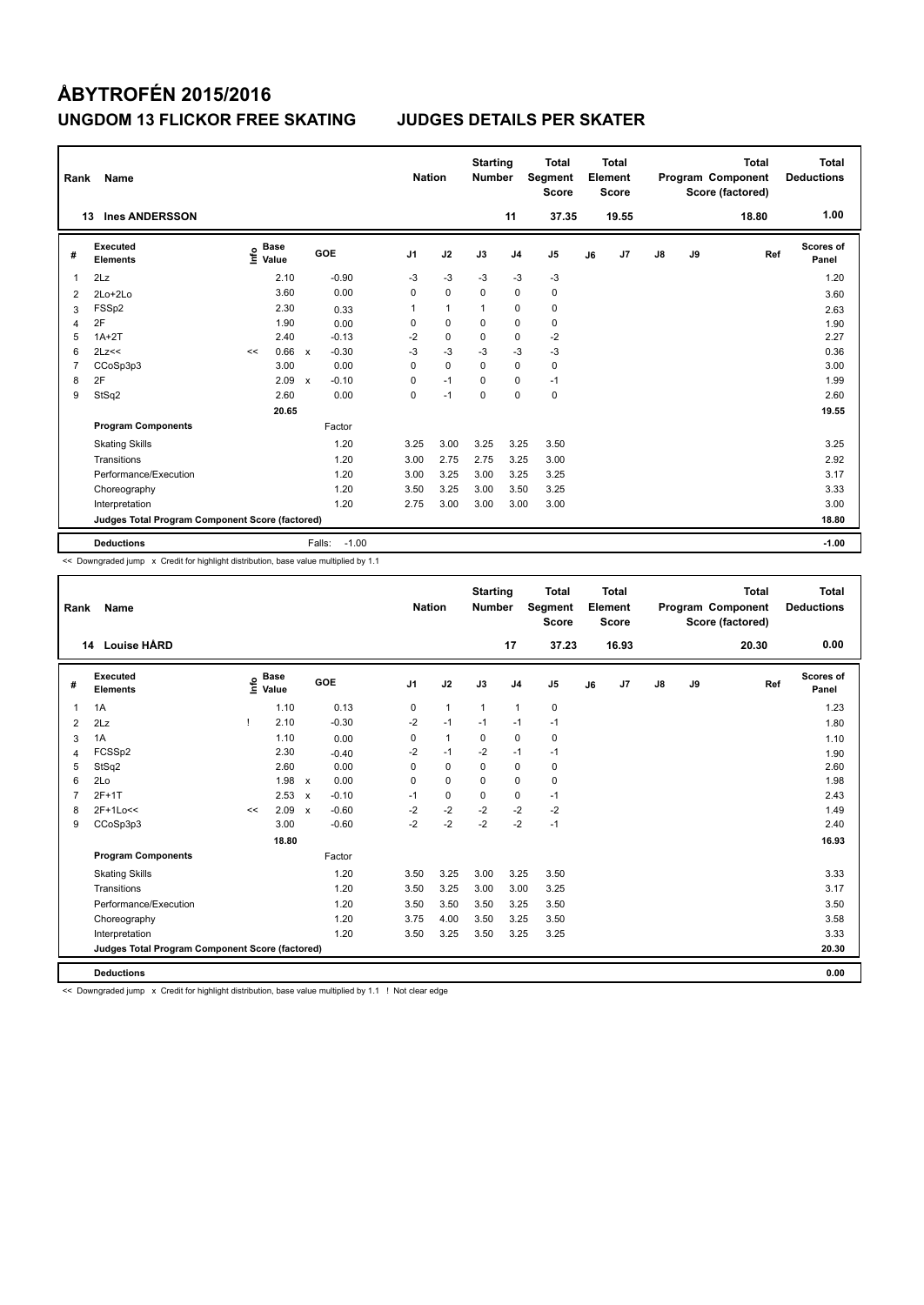| Rank           | Name                                            |   |                                  |                           |         |                | <b>Nation</b> | <b>Starting</b><br><b>Number</b> |                | <b>Total</b><br>Segment<br><b>Score</b> |    | <b>Total</b><br>Element<br><b>Score</b> |               |    | <b>Total</b><br>Program Component<br>Score (factored) | <b>Total</b><br><b>Deductions</b> |
|----------------|-------------------------------------------------|---|----------------------------------|---------------------------|---------|----------------|---------------|----------------------------------|----------------|-----------------------------------------|----|-----------------------------------------|---------------|----|-------------------------------------------------------|-----------------------------------|
|                | <b>Lovisa SKOGLUND</b><br>15                    |   |                                  |                           |         |                |               |                                  | 14             | 36.21                                   |    | 17.71                                   |               |    | 18.50                                                 | 0.00                              |
| #              | <b>Executed</b><br><b>Elements</b>              |   | <b>Base</b><br>e Base<br>⊆ Value |                           | GOE     | J <sub>1</sub> | J2            | J3                               | J <sub>4</sub> | J <sub>5</sub>                          | J6 | J7                                      | $\mathsf{J}8$ | J9 | Ref                                                   | <b>Scores of</b><br>Panel         |
| 1              | $2Lz+2T$                                        |   | 3.40                             |                           | 0.00    | 0              | $\mathbf 0$   | $-1$                             | $\pmb{0}$      | $\pmb{0}$                               |    |                                         |               |    |                                                       | 3.40                              |
| 2              | 2Lo                                             |   | 1.80                             |                           | 0.00    | 1              | $\mathbf 0$   | $\mathbf 0$                      | $\mathbf 0$    | $\pmb{0}$                               |    |                                         |               |    |                                                       | 1.80                              |
| 3              | FCSp2                                           |   | 2.30                             |                           | 0.17    | 1              | 0             | $-1$                             | $\mathbf{1}$   | 0                                       |    |                                         |               |    |                                                       | 2.47                              |
| 4              | 1Fe                                             | e | 0.40                             |                           | $-0.30$ | $-3$           | $-3$          | $-3$                             | $-3$           | $-3$                                    |    |                                         |               |    |                                                       | 0.10                              |
| 5              | 1A                                              |   | 1.21                             | $\boldsymbol{\mathsf{x}}$ | 0.07    | 0              | $\pmb{0}$     | $\overline{1}$                   | $\overline{1}$ | 0                                       |    |                                         |               |    |                                                       | 1.28                              |
| 6              | CCoSp2p2                                        |   | 2.00                             |                           | $-0.40$ | $-2$           | $-1$          | $-2$                             | $\mathbf 0$    | $-1$                                    |    |                                         |               |    |                                                       | 1.60                              |
| $\overline{7}$ | 2Fe+2Lo                                         | e | 3.52                             | $\mathsf{x}$              | $-0.60$ | $-2$           | $-3$          | $-2$                             | $-2$           | $-2$                                    |    |                                         |               |    |                                                       | 2.92                              |
| 8              | 2Lz                                             |   | 2.31                             | $\boldsymbol{\mathsf{x}}$ | $-0.60$ | $-3$           | $-2$          | $-2$                             | $-2$           | $-2$                                    |    |                                         |               |    |                                                       | 1.71                              |
| 9              | StSq2                                           |   | 2.60                             |                           | $-0.17$ | 0              | $-1$          | $-1$                             | 0              | 0                                       |    |                                         |               |    |                                                       | 2.43                              |
|                |                                                 |   | 19.54                            |                           |         |                |               |                                  |                |                                         |    |                                         |               |    |                                                       | 17.71                             |
|                | <b>Program Components</b>                       |   |                                  |                           | Factor  |                |               |                                  |                |                                         |    |                                         |               |    |                                                       |                                   |
|                | <b>Skating Skills</b>                           |   |                                  |                           | 1.20    | 3.25           | 3.25          | 2.75                             | 3.25           | 3.25                                    |    |                                         |               |    |                                                       | 3.25                              |
|                | Transitions                                     |   |                                  |                           | 1.20    | 3.25           | 2.75          | 2.50                             | 3.25           | 2.75                                    |    |                                         |               |    |                                                       | 2.92                              |
|                | Performance/Execution                           |   |                                  |                           | 1.20    | 3.50           | 3.25          | 2.75                             | 3.00           | 3.50                                    |    |                                         |               |    |                                                       | 3.25                              |
|                | Choreography                                    |   |                                  |                           | 1.20    | 3.50           | 2.75          | 2.75                             | 3.25           | 3.25                                    |    |                                         |               |    |                                                       | 3.08                              |
|                | Interpretation                                  |   |                                  |                           | 1.20    | 3.25           | 2.75          | 2.50                             | 2.75           | 3.25                                    |    |                                         |               |    |                                                       | 2.92                              |
|                | Judges Total Program Component Score (factored) |   |                                  |                           |         |                |               |                                  |                |                                         |    |                                         |               |    |                                                       | 18.50                             |
|                | <b>Deductions</b>                               |   |                                  |                           |         |                |               |                                  |                |                                         |    |                                         |               |    |                                                       | 0.00                              |

x Credit for highlight distribution, base value multiplied by 1.1 e Wrong edge

| Rank           | Name                                            |                                  |                           |         | <b>Nation</b>  |              | <b>Starting</b><br><b>Number</b> |                | <b>Total</b><br>Segment<br><b>Score</b> |    | <b>Total</b><br>Element<br><b>Score</b> |               |    | <b>Total</b><br>Program Component<br>Score (factored) | <b>Total</b><br><b>Deductions</b> |
|----------------|-------------------------------------------------|----------------------------------|---------------------------|---------|----------------|--------------|----------------------------------|----------------|-----------------------------------------|----|-----------------------------------------|---------------|----|-------------------------------------------------------|-----------------------------------|
|                | <b>Isabel LUNDQVIST</b><br>16                   |                                  |                           |         |                |              |                                  | 3              | 35.27                                   |    | 19.97                                   |               |    | 15.30                                                 | 0.00                              |
| #              | Executed<br><b>Elements</b>                     | <b>Base</b><br>e Base<br>⊆ Value | GOE                       |         | J <sub>1</sub> | J2           | J3                               | J <sub>4</sub> | J <sub>5</sub>                          | J6 | J7                                      | $\mathsf{J}8$ | J9 | Ref                                                   | Scores of<br>Panel                |
| $\overline{1}$ | 2Lo                                             | 1.80                             |                           | 0.20    | $\mathbf{1}$   | $\mathbf{1}$ | $\mathbf{1}$                     | $\pmb{0}$      | 0                                       |    |                                         |               |    |                                                       | 2.00                              |
| 2              | 2Lz                                             | 2.10                             |                           | 0.00    | 0              | $\mathbf 0$  | $\mathbf 0$                      | $\mathbf 0$    | 0                                       |    |                                         |               |    |                                                       | 2.10                              |
| 3              | 2F                                              | 1.90                             |                           | 0.00    | 0              | $\mathbf 0$  | 0                                | 0              | 0                                       |    |                                         |               |    |                                                       | 1.90                              |
| 4              | $2Lo+2T$                                        | 3.10                             |                           | 0.00    | 0              | $\mathbf 0$  | $\Omega$                         | $\mathbf 0$    | $\mathbf 0$                             |    |                                         |               |    |                                                       | 3.10                              |
| 5              | FCCSp2                                          | 2.30                             |                           | $-0.10$ | $-1$           | $-1$         | 0                                | $\mathbf 0$    | 0                                       |    |                                         |               |    |                                                       | 2.20                              |
| 6              | StSq1                                           | 1.80                             |                           | $-0.20$ | $-1$           | $-2$         | 0                                | $\mathbf 0$    | $-1$                                    |    |                                         |               |    |                                                       | 1.60                              |
| $\overline{7}$ | $2S+2T$                                         | 2.86                             | $\mathsf{x}$              | 0.00    | 0              | $\mathbf 0$  | $\mathbf 0$                      | $\mathbf 0$    | 0                                       |    |                                         |               |    |                                                       | 2.86                              |
| 8              | 1A                                              | 1.21                             | $\boldsymbol{\mathsf{x}}$ | 0.00    | $\Omega$       | $\mathbf 0$  | $\Omega$                         | $\mathbf 0$    | 0                                       |    |                                         |               |    |                                                       | 1.21                              |
| 9              | CCoSp3p3                                        | 3.00                             |                           | 0.00    | $-1$           | $\mathbf 0$  | $\Omega$                         | $\Omega$       | 0                                       |    |                                         |               |    |                                                       | 3.00                              |
|                |                                                 | 20.07                            |                           |         |                |              |                                  |                |                                         |    |                                         |               |    |                                                       | 19.97                             |
|                | <b>Program Components</b>                       |                                  |                           | Factor  |                |              |                                  |                |                                         |    |                                         |               |    |                                                       |                                   |
|                | <b>Skating Skills</b>                           |                                  |                           | 1.20    | 2.50           | 2.50         | 2.75                             | 3.25           | 3.25                                    |    |                                         |               |    |                                                       | 2.83                              |
|                | Transitions                                     |                                  |                           | 1.20    | 2.25           | 1.75         | 2.25                             | 2.50           | 3.00                                    |    |                                         |               |    |                                                       | 2.33                              |
|                | Performance/Execution                           |                                  |                           | 1.20    | 2.75           | 2.50         | 2.75                             | 2.75           | 3.00                                    |    |                                         |               |    |                                                       | 2.75                              |
|                | Choreography                                    |                                  |                           | 1.20    | 2.50           | 2.25         | 2.50                             | 3.00           | 2.75                                    |    |                                         |               |    |                                                       | 2.58                              |
|                | Interpretation                                  |                                  |                           | 1.20    | 2.00           | 2.00         | 2.25                             | 2.50           | 2.50                                    |    |                                         |               |    |                                                       | 2.25                              |
|                | Judges Total Program Component Score (factored) |                                  |                           |         |                |              |                                  |                |                                         |    |                                         |               |    |                                                       | 15.30                             |
|                | <b>Deductions</b>                               |                                  |                           |         |                |              |                                  |                |                                         |    |                                         |               |    |                                                       | 0.00                              |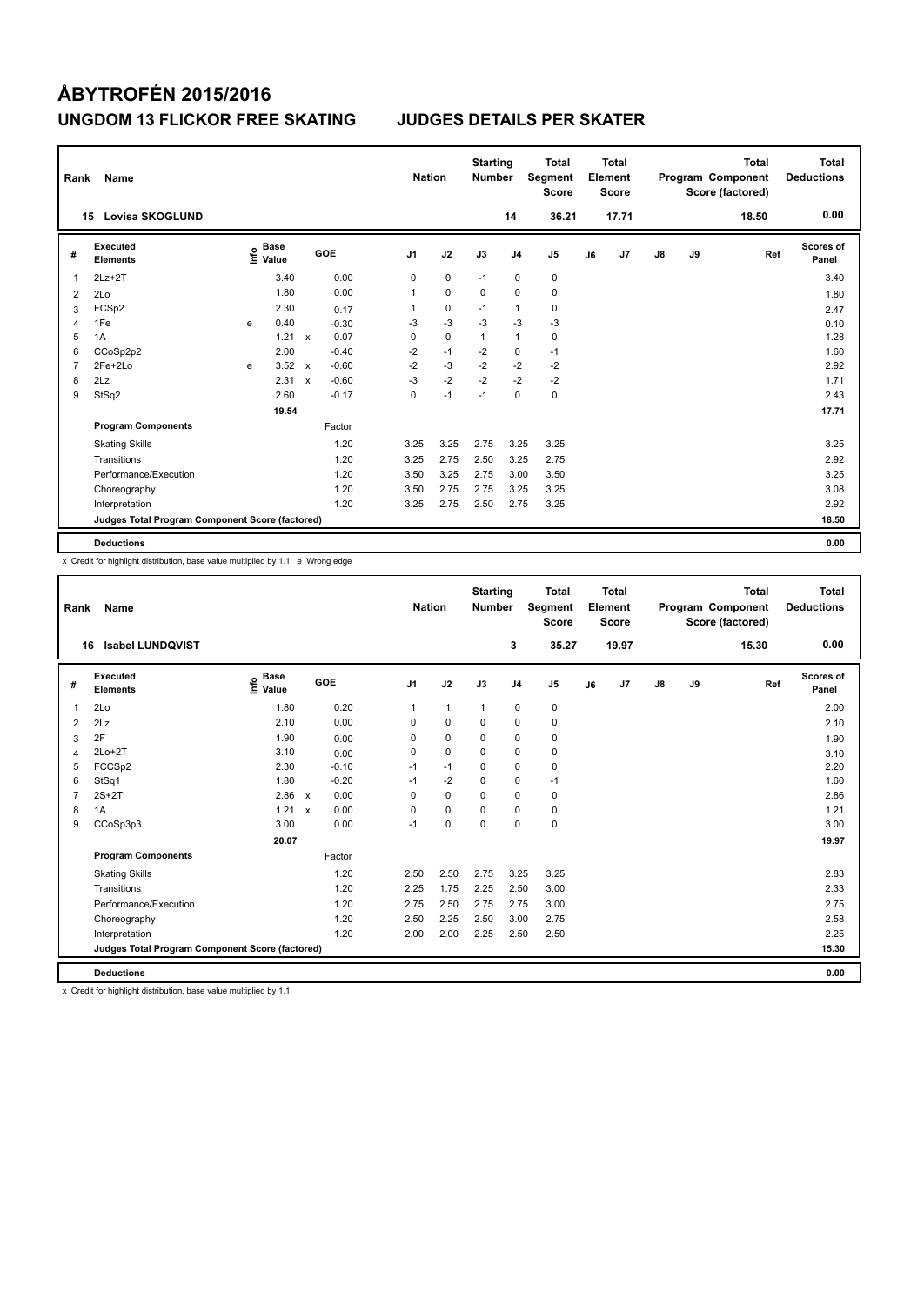| Rank           | Name                                            |              |                                  |                           |                   | <b>Nation</b>  |              | <b>Starting</b><br><b>Number</b> |                | <b>Total</b><br>Segment<br><b>Score</b> |    | Total<br>Element<br><b>Score</b> |               |    | <b>Total</b><br>Program Component<br>Score (factored) | Total<br><b>Deductions</b> |
|----------------|-------------------------------------------------|--------------|----------------------------------|---------------------------|-------------------|----------------|--------------|----------------------------------|----------------|-----------------------------------------|----|----------------------------------|---------------|----|-------------------------------------------------------|----------------------------|
| 17             | Ida LINDSTRÖM                                   |              |                                  |                           |                   |                |              |                                  | 9              | 34.78                                   |    | 17.98                            |               |    | 17.30                                                 | 0.50                       |
| #              | <b>Executed</b><br><b>Elements</b>              |              | <b>Base</b><br>e Base<br>⊆ Value |                           | GOE               | J <sub>1</sub> | J2           | J3                               | J <sub>4</sub> | J <sub>5</sub>                          | J6 | J7                               | $\mathsf{J}8$ | J9 | Ref                                                   | Scores of<br>Panel         |
| 1              | 2Lo+2Lo                                         |              | 3.60                             |                           | $-0.60$           | $-2$           | $-2$         | $-2$                             | $-2$           | $-1$                                    |    |                                  |               |    |                                                       | 3.00                       |
| $\overline{2}$ | 2F                                              |              | 1.90                             |                           | 0.00              | 0              | $\mathbf 0$  | $\mathbf 0$                      | $\mathbf 0$    | $\pmb{0}$                               |    |                                  |               |    |                                                       | 1.90                       |
| 3              | CCoSp3p2                                        |              | 2.50                             |                           | 0.00              | 0              | $\mathbf 0$  | $-1$                             | 0              | $\pmb{0}$                               |    |                                  |               |    |                                                       | 2.50                       |
| 4              | StSq2                                           |              | 2.60                             |                           | 0.00              | 0              | 0            | $\Omega$                         | 0              | $\pmb{0}$                               |    |                                  |               |    |                                                       | 2.60                       |
| 5              | 1A                                              |              | 1.21                             | $\mathsf{x}$              | 0.00              | 0              | $\mathbf 0$  | 0                                | $\mathbf 0$    | $\pmb{0}$                               |    |                                  |               |    |                                                       | 1.21                       |
| 6              | FSSp3                                           |              | 2.60                             |                           | 0.07              | 1              | $\mathbf{1}$ | $-1$                             | $\mathbf 0$    | $-1$                                    |    |                                  |               |    |                                                       | 2.67                       |
| 7              | $2Lz+2T<$                                       | $\checkmark$ | 3.30                             | $\mathsf{x}$              | $-0.50$           | $-1$           | $-2$         | $-2$                             | $-2$           | $-1$                                    |    |                                  |               |    |                                                       | 2.80                       |
| 8              | 1Lz                                             |              | 0.66                             | $\boldsymbol{\mathsf{x}}$ | 0.00              | 0              | $-1$         | 0                                | 0              | $\pmb{0}$                               |    |                                  |               |    |                                                       | 0.66                       |
| 9              | 2F<                                             | $\prec$      | 1.54                             | $\mathbf x$               | $-0.90$           | $-3$           | $-3$         | $-3$                             | $-3$           | $-3$                                    |    |                                  |               |    |                                                       | 0.64                       |
|                |                                                 |              | 19.91                            |                           |                   |                |              |                                  |                |                                         |    |                                  |               |    |                                                       | 17.98                      |
|                | <b>Program Components</b>                       |              |                                  |                           | Factor            |                |              |                                  |                |                                         |    |                                  |               |    |                                                       |                            |
|                | <b>Skating Skills</b>                           |              |                                  |                           | 1.20              | 3.00           | 2.75         | 3.00                             | 3.00           | 3.25                                    |    |                                  |               |    |                                                       | 3.00                       |
|                | Transitions                                     |              |                                  |                           | 1.20              | 2.50           | 2.50         | 2.50                             | 2.75           | 2.75                                    |    |                                  |               |    |                                                       | 2.58                       |
|                | Performance/Execution                           |              |                                  |                           | 1.20              | 3.25           | 2.75         | 3.00                             | 2.75           | 3.25                                    |    |                                  |               |    |                                                       | 3.00                       |
|                | Choreography                                    |              |                                  |                           | 1.20              | 3.25           | 2.50         | 2.75                             | 3.25           | 3.25                                    |    |                                  |               |    |                                                       | 3.08                       |
|                | Interpretation                                  |              |                                  |                           | 1.20              | 2.75           | 2.50         | 2.75                             | 2.75           | 3.00                                    |    |                                  |               |    |                                                       | 2.75                       |
|                | Judges Total Program Component Score (factored) |              |                                  |                           |                   |                |              |                                  |                |                                         |    |                                  |               |    |                                                       | 17.30                      |
|                | <b>Deductions</b>                               |              |                                  |                           | $-0.50$<br>Falls: |                |              |                                  |                |                                         |    |                                  |               |    |                                                       | $-0.50$                    |

< Under-rotated jump x Credit for highlight distribution, base value multiplied by 1.1

| Rank           | Name                                            |                              |                           |         | <b>Nation</b>  |             | <b>Starting</b><br><b>Number</b> |                | <b>Total</b><br>Segment<br><b>Score</b> |    | <b>Total</b><br>Element<br><b>Score</b> |    |    | <b>Total</b><br>Program Component<br>Score (factored) | <b>Total</b><br><b>Deductions</b> |
|----------------|-------------------------------------------------|------------------------------|---------------------------|---------|----------------|-------------|----------------------------------|----------------|-----------------------------------------|----|-----------------------------------------|----|----|-------------------------------------------------------|-----------------------------------|
| 18             | <b>Isabelle BRANDEBORN</b>                      |                              |                           |         |                |             |                                  | 10             | 33.37                                   |    | 16.37                                   |    |    | 17.50                                                 | 0.50                              |
| #              | Executed<br><b>Elements</b>                     | <b>Base</b><br>lnfo<br>Value |                           | GOE     | J <sub>1</sub> | J2          | J3                               | J <sub>4</sub> | J <sub>5</sub>                          | J6 | J7                                      | J8 | J9 | Ref                                                   | <b>Scores of</b><br>Panel         |
| 1              | 2Lo                                             | 1.80                         |                           | $-0.20$ | $-1$           | $\mathbf 0$ | $-1$                             | 0              | $-1$                                    |    |                                         |    |    |                                                       | 1.60                              |
| $\overline{2}$ | 2F                                              | 1.90                         |                           | $-0.90$ | -3             | $-3$        | $-3$                             | $-3$           | $-3$                                    |    |                                         |    |    |                                                       | 1.00                              |
| 3              | 1Lz                                             | 0.60                         |                           | $-0.13$ | -3             | $-1$        | $-2$                             | $-1$           | $-1$                                    |    |                                         |    |    |                                                       | 0.47                              |
| 4              | 1A                                              | 1.10                         |                           | 0.07    | 0              | $\pmb{0}$   | $\mathbf{1}$                     | 0              | $\mathbf{1}$                            |    |                                         |    |    |                                                       | 1.17                              |
| 5              | FSSp1                                           | 2.00                         |                           | $-0.70$ | $-3$           | $-2$        | $-3$                             | $-2$           | $-2$                                    |    |                                         |    |    |                                                       | 1.30                              |
| 6              | StSq1                                           | 1.80                         |                           | $-0.10$ | $-1$           | $-1$        | $\Omega$                         | 0              | $\mathbf 0$                             |    |                                         |    |    |                                                       | 1.70                              |
| $\overline{7}$ | $2F+2T$                                         | 3.52                         | $\mathsf{x}$              | $-0.30$ | $-1$           | $-1$        | $-2$                             | $-1$           | $-1$                                    |    |                                         |    |    |                                                       | 3.22                              |
| 8              | $2Lo+2T$                                        | 3.41                         | $\boldsymbol{\mathsf{x}}$ | $-0.50$ | $-2$           | $-2$        | $-2$                             | $-1$           | $-1$                                    |    |                                         |    |    |                                                       | 2.91                              |
| 9              | CCoSp3p3                                        | 3.00                         |                           | 0.00    | $\Omega$       | $\mathbf 0$ | $\Omega$                         | $\Omega$       | $\mathbf 0$                             |    |                                         |    |    |                                                       | 3.00                              |
|                |                                                 | 19.13                        |                           |         |                |             |                                  |                |                                         |    |                                         |    |    |                                                       | 16.37                             |
|                | <b>Program Components</b>                       |                              |                           | Factor  |                |             |                                  |                |                                         |    |                                         |    |    |                                                       |                                   |
|                | <b>Skating Skills</b>                           |                              |                           | 1.20    | 2.75           | 3.00        | 2.75                             | 3.25           | 3.25                                    |    |                                         |    |    |                                                       | 3.00                              |
|                | Transitions                                     |                              |                           | 1.20    | 2.50           | 2.50        | 2.50                             | 3.00           | 3.00                                    |    |                                         |    |    |                                                       | 2.67                              |
|                | Performance/Execution                           |                              |                           | 1.20    | 2.75           | 3.25        | 2.50                             | 3.25           | 3.25                                    |    |                                         |    |    |                                                       | 3.08                              |
|                | Choreography                                    |                              |                           | 1.20    | 2.50           | 2.75        | 2.75                             | 3.25           | 3.50                                    |    |                                         |    |    |                                                       | 2.92                              |
|                | Interpretation                                  |                              |                           | 1.20    | 2.75           | 3.00        | 2.75                             | 3.00           | 3.00                                    |    |                                         |    |    |                                                       | 2.92                              |
|                | Judges Total Program Component Score (factored) |                              |                           |         |                |             |                                  |                |                                         |    |                                         |    |    |                                                       | 17.50                             |
|                | <b>Deductions</b>                               |                              | Falls:                    | $-0.50$ |                |             |                                  |                |                                         |    |                                         |    |    |                                                       | $-0.50$                           |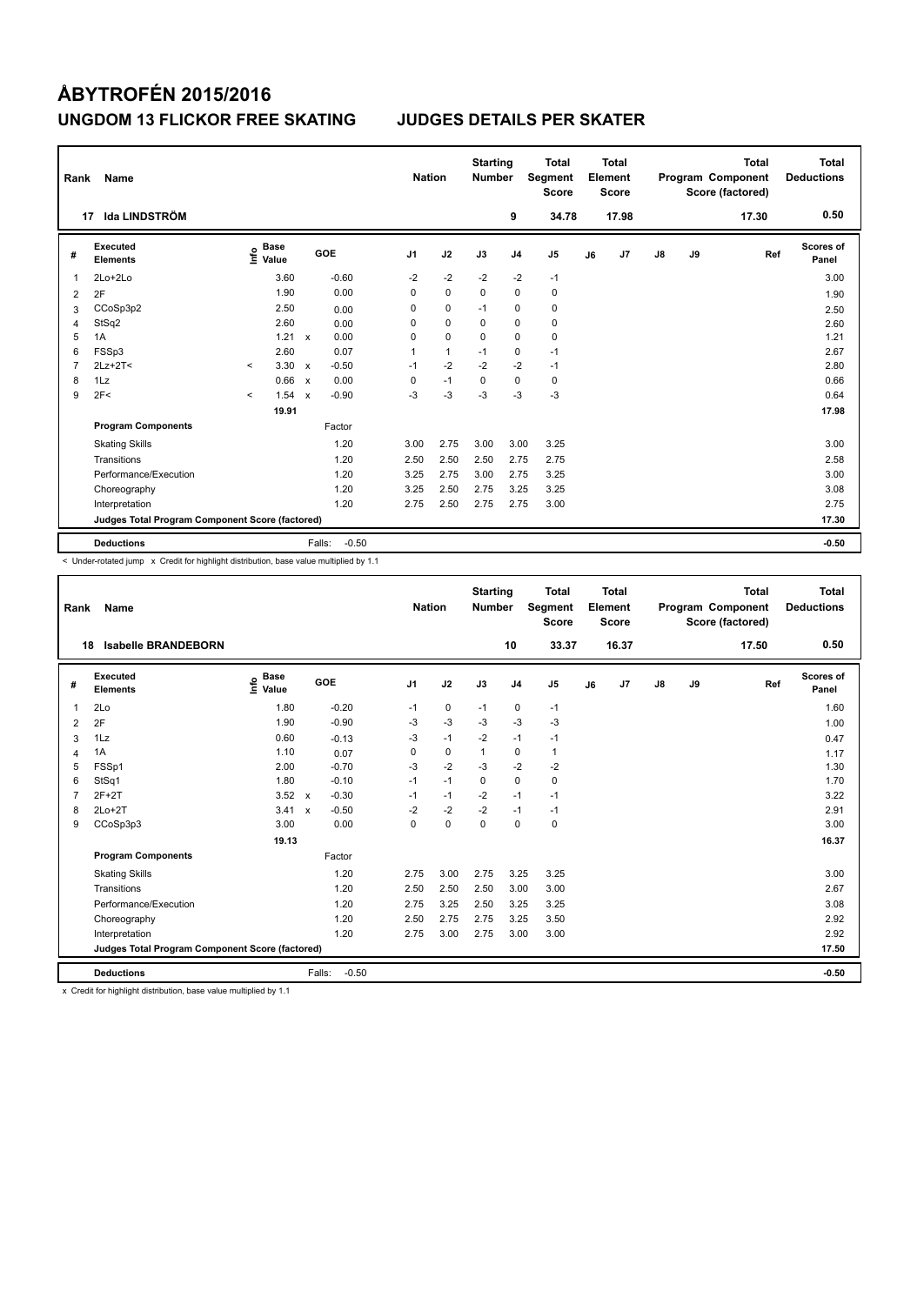| Rank           | Name                                            |         |                                  |              |         | <b>Nation</b>            |                          | <b>Starting</b><br><b>Number</b> |                | <b>Total</b><br>Segment<br><b>Score</b> |    | Total<br>Element<br><b>Score</b> |               |    | <b>Total</b><br>Program Component<br>Score (factored) | <b>Total</b><br><b>Deductions</b> |
|----------------|-------------------------------------------------|---------|----------------------------------|--------------|---------|--------------------------|--------------------------|----------------------------------|----------------|-----------------------------------------|----|----------------------------------|---------------|----|-------------------------------------------------------|-----------------------------------|
|                | <b>Emelie LING</b><br>19                        |         |                                  |              |         |                          |                          |                                  | 24             | 33.08                                   |    | 10.28                            |               |    | 22.80                                                 | 0.00                              |
| #              | Executed<br><b>Elements</b>                     |         | <b>Base</b><br>e Base<br>⊆ Value |              | GOE     | J <sub>1</sub>           | J2                       | J3                               | J <sub>4</sub> | J <sub>5</sub>                          | J6 | J7                               | $\mathsf{J}8$ | J9 | Ref                                                   | <b>Scores of</b><br>Panel         |
| 1              | 2Lz                                             |         | 2.10                             |              | $-0.70$ | $-3$                     | $-2$                     | $-2$                             | $-3$           | $-2$                                    |    |                                  |               |    |                                                       | 1.40                              |
| 2              | 2F                                              |         | 1.90                             |              | 0.00    | 0                        | $\mathbf 0$              | $\Omega$                         | 0              | 0                                       |    |                                  |               |    |                                                       | 1.90                              |
| 3              | CCoSp3p2                                        |         | 2.50                             |              | 0.33    | 1                        | $\mathbf{1}$             | $\Omega$                         | $\mathbf 0$    | $\mathbf{1}$                            |    |                                  |               |    |                                                       | 2.83                              |
| $\overline{4}$ | $2S+2T<$                                        | $\prec$ | 2.20                             |              | $-0.20$ | $-1$                     | $-1$                     | $-2$                             | $-1$           | $-1$                                    |    |                                  |               |    |                                                       | 2.00                              |
| 5              | StSq                                            |         | 0.00                             |              | 0.00    | $\overline{\phantom{a}}$ | $\overline{\phantom{a}}$ |                                  | ٠              | $\overline{\phantom{a}}$                |    |                                  |               |    |                                                       | 0.00                              |
| 6              | 1A                                              |         | 1.21                             | $\mathsf{x}$ | 0.00    | 0                        | $\mathbf 0$              | $\Omega$                         | 0              | 0                                       |    |                                  |               |    |                                                       | 1.21                              |
| 7              | 1Lz                                             |         | 0.66                             | $\mathsf{x}$ | 0.00    | 0                        | $\mathbf 0$              | $\mathbf 0$                      | $\mathbf 0$    | $\mathbf 0$                             |    |                                  |               |    |                                                       | 0.66                              |
| 8              | 1F                                              |         | 0.55                             | $\mathsf{x}$ | $-0.27$ | $-3$                     | $-2$                     | $-2$                             | $-3$           | $-3$                                    |    |                                  |               |    |                                                       | 0.28                              |
| 9              | FCSp                                            |         | 0.00                             |              | 0.00    |                          |                          |                                  |                |                                         |    |                                  |               |    |                                                       | 0.00                              |
|                |                                                 |         | 11.12                            |              |         |                          |                          |                                  |                |                                         |    |                                  |               |    |                                                       | 10.28                             |
|                | <b>Program Components</b>                       |         |                                  |              | Factor  |                          |                          |                                  |                |                                         |    |                                  |               |    |                                                       |                                   |
|                | <b>Skating Skills</b>                           |         |                                  |              | 1.20    | 4.50                     | 3.75                     | 3.50                             | 3.75           | 4.00                                    |    |                                  |               |    |                                                       | 3.83                              |
|                | Transitions                                     |         |                                  |              | 1.20    | 4.00                     | 4.00                     | 3.50                             | 3.50           | 3.75                                    |    |                                  |               |    |                                                       | 3.75                              |
|                | Performance/Execution                           |         |                                  |              | 1.20    | 4.00                     | 3.75                     | 3.75                             | 3.50           | 3.75                                    |    |                                  |               |    |                                                       | 3.75                              |
|                | Choreography                                    |         |                                  |              | 1.20    | 4.25                     | 4.25                     | 3.75                             | 3.75           | 4.00                                    |    |                                  |               |    |                                                       | 4.00                              |
|                | Interpretation                                  |         |                                  |              | 1.20    | 3.75                     | 3.75                     | 3.50                             | 3.50           | 4.00                                    |    |                                  |               |    |                                                       | 3.67                              |
|                | Judges Total Program Component Score (factored) |         |                                  |              |         |                          |                          |                                  |                |                                         |    |                                  |               |    |                                                       | 22.80                             |
|                | <b>Deductions</b>                               |         |                                  |              |         |                          |                          |                                  |                |                                         |    |                                  |               |    |                                                       | 0.00                              |

-<br>< Under-rotated jump x Credit for highlight distribution, base value multiplied by 1.1

| Rank           | Name                                            |      |                      |                           |                   | <b>Nation</b>  |             | <b>Starting</b><br><b>Number</b> |                | <b>Total</b><br>Segment<br><b>Score</b> |    | Total<br>Element<br><b>Score</b> |    |    | <b>Total</b><br>Program Component<br>Score (factored) | Total<br><b>Deductions</b> |
|----------------|-------------------------------------------------|------|----------------------|---------------------------|-------------------|----------------|-------------|----------------------------------|----------------|-----------------------------------------|----|----------------------------------|----|----|-------------------------------------------------------|----------------------------|
|                | <b>Tova HARARI</b><br>20                        |      |                      |                           |                   |                |             |                                  | 7              | 31.72                                   |    | 15.52                            |    |    | 16.70                                                 | 0.50                       |
| #              | Executed<br><b>Elements</b>                     | ١nf٥ | <b>Base</b><br>Value |                           | GOE               | J <sub>1</sub> | J2          | J3                               | J <sub>4</sub> | J <sub>5</sub>                          | J6 | J7                               | J8 | J9 | Ref                                                   | Scores of<br>Panel         |
| $\mathbf 1$    | 2A<<                                            | <<   | 1.10                 |                           | $-0.60$           | $-3$           | $-3$        | $-3$                             | $-3$           | $-3$                                    |    |                                  |    |    |                                                       | 0.50                       |
| 2              | 2A<<+2Lo<<                                      | <<   | 1.60                 |                           | $-0.60$           | $-3$           | $-3$        | $-3$                             | $-2$           | $-3$                                    |    |                                  |    |    |                                                       | 1.00                       |
| 3              | FCSSp2                                          |      | 2.30                 |                           | $-0.20$           | $-2$           | $\mathbf 0$ | $-2$                             | $\mathbf 0$    | 0                                       |    |                                  |    |    |                                                       | 2.10                       |
| $\overline{4}$ | StSq1                                           |      | 1.80                 |                           | $-0.10$           | 1              | $-1$        | $\mathbf 0$                      | $\mathbf 0$    | $-1$                                    |    |                                  |    |    |                                                       | 1.70                       |
| 5              | 2F                                              |      | 2.09                 | $\boldsymbol{\mathsf{x}}$ | $-0.60$           | $-2$           | $-2$        | $-2$                             | $-2$           | $-2$                                    |    |                                  |    |    |                                                       | 1.49                       |
| 6              | 2Lz                                             |      | 2.31                 | $\boldsymbol{\mathsf{x}}$ | $-0.70$           | $-2$           | $-3$        | $-3$                             | $-2$           | $-2$                                    |    |                                  |    |    |                                                       | 1.61                       |
| $\overline{7}$ | 2Lo                                             |      | 1.98                 | $\boldsymbol{\mathsf{x}}$ | 0.00              | $\Omega$       | $\mathbf 0$ | $-1$                             | $\Omega$       | $\mathbf 0$                             |    |                                  |    |    |                                                       | 1.98                       |
| 8              | CCoSp2p2                                        |      | 2.00                 |                           | $-0.20$           | 0              | $-2$        | $-1$                             | 0              | $-1$                                    |    |                                  |    |    |                                                       | 1.80                       |
| 9              | $2Lz+2T$                                        |      | $3.74 \times$        |                           | $-0.40$           | $-2$           | $-1$        | $-2$                             | $-1$           | $-1$                                    |    |                                  |    |    |                                                       | 3.34                       |
|                |                                                 |      | 18.92                |                           |                   |                |             |                                  |                |                                         |    |                                  |    |    |                                                       | 15.52                      |
|                | <b>Program Components</b>                       |      |                      |                           | Factor            |                |             |                                  |                |                                         |    |                                  |    |    |                                                       |                            |
|                | <b>Skating Skills</b>                           |      |                      |                           | 1.20              | 2.50           | 2.75        | 3.25                             | 3.25           | 3.25                                    |    |                                  |    |    |                                                       | 3.08                       |
|                | Transitions                                     |      |                      |                           | 1.20              | 2.50           | 2.25        | 2.50                             | 3.00           | 2.50                                    |    |                                  |    |    |                                                       | 2.50                       |
|                | Performance/Execution                           |      |                      |                           | 1.20              | 2.75           | 2.75        | 2.50                             | 3.00           | 3.25                                    |    |                                  |    |    |                                                       | 2.83                       |
|                | Choreography                                    |      |                      |                           | 1.20              | 2.75           | 2.50        | 2.75                             | 3.25           | 3.25                                    |    |                                  |    |    |                                                       | 2.92                       |
|                | Interpretation                                  |      |                      |                           | 1.20              | 2.50           | 2.50        | 2.50                             | 2.75           | 2.75                                    |    |                                  |    |    |                                                       | 2.58                       |
|                | Judges Total Program Component Score (factored) |      |                      |                           |                   |                |             |                                  |                |                                         |    |                                  |    |    |                                                       | 16.70                      |
|                | <b>Deductions</b>                               |      |                      |                           | $-0.50$<br>Falls: |                |             |                                  |                |                                         |    |                                  |    |    |                                                       | $-0.50$                    |

<< Downgraded jump x Credit for highlight distribution, base value multiplied by 1.1 ! Not clear edge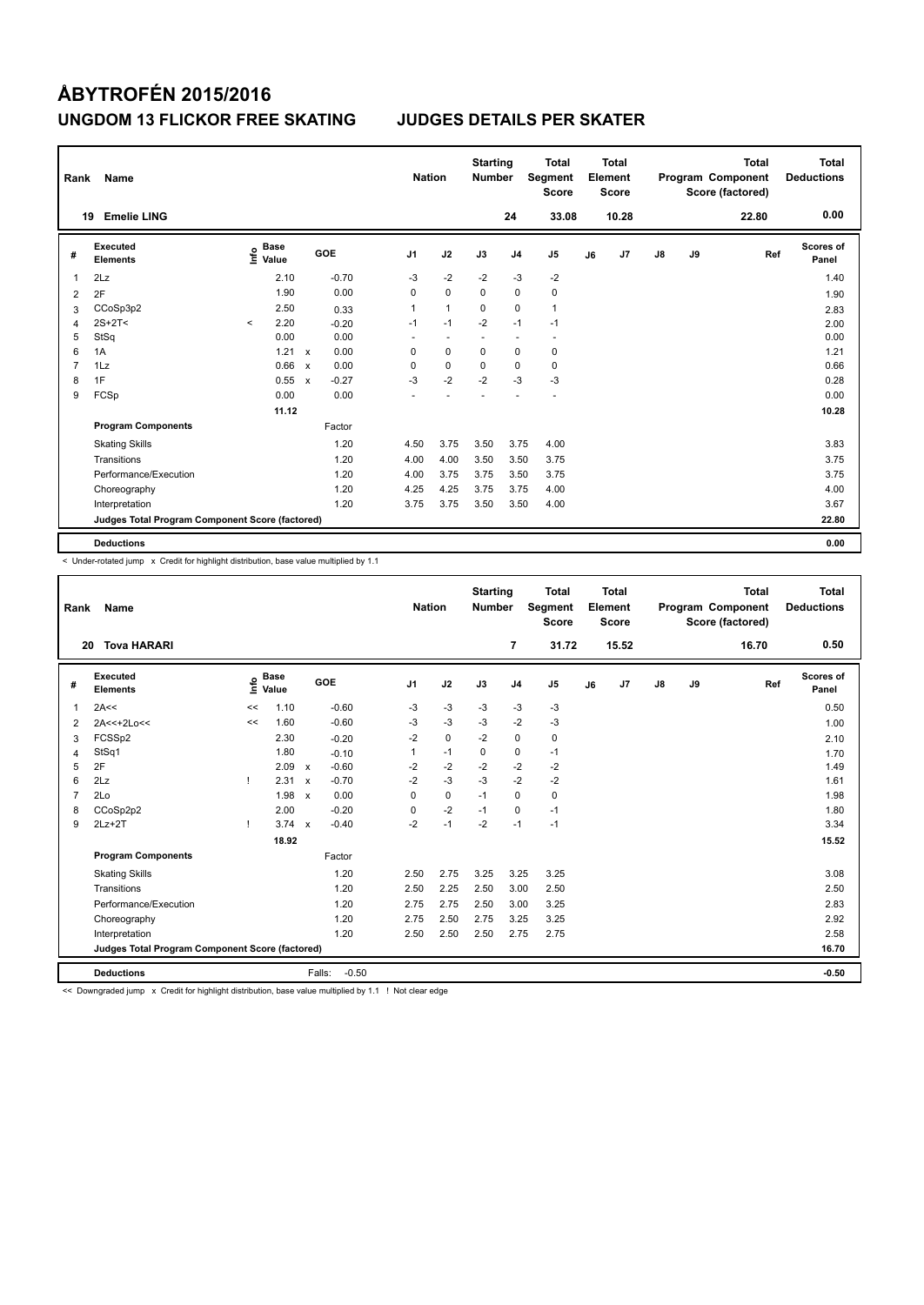| Rank           | Name                                            |      |                      |                           |                   | <b>Nation</b>            |                          | <b>Starting</b><br><b>Number</b> |                | <b>Total</b><br>Segment<br><b>Score</b> |    | <b>Total</b><br>Element<br><b>Score</b> |               |    | <b>Total</b><br>Program Component<br>Score (factored) | <b>Total</b><br><b>Deductions</b> |
|----------------|-------------------------------------------------|------|----------------------|---------------------------|-------------------|--------------------------|--------------------------|----------------------------------|----------------|-----------------------------------------|----|-----------------------------------------|---------------|----|-------------------------------------------------------|-----------------------------------|
| 21             | <b>Beatrice LEBEL</b>                           |      |                      |                           |                   |                          |                          |                                  | 5              | 31.12                                   |    | 14.72                                   |               |    | 16.90                                                 | 0.50                              |
| #              | Executed<br><b>Elements</b>                     | ١nf٥ | <b>Base</b><br>Value |                           | GOE               | J <sub>1</sub>           | J2                       | J3                               | J <sub>4</sub> | J <sub>5</sub>                          | J6 | J7                                      | $\mathsf{J}8$ | J9 | Ref                                                   | Scores of<br>Panel                |
| 1              | 1A                                              |      | 1.10                 |                           | 0.00              | 0                        | $\mathbf 0$              | $\mathbf 0$                      | $\mathbf 0$    | $\pmb{0}$                               |    |                                         |               |    |                                                       | 1.10                              |
| 2              | $2S+2T$                                         |      | 2.60                 |                           | 0.00              | 0                        | $\mathbf 0$              | $\mathbf 0$                      | $\mathbf 0$    | $\mathbf 0$                             |    |                                         |               |    |                                                       | 2.60                              |
| 3              | FCSp1                                           |      | 1.90                 |                           | $-0.30$           | $-1$                     | $-1$                     | $-1$                             | 0              | $-1$                                    |    |                                         |               |    |                                                       | 1.60                              |
| 4              | 2Lze<                                           | e    | 1.40                 |                           | $-0.90$           | $-3$                     | $-3$                     | $-3$                             | $-3$           | $-3$                                    |    |                                         |               |    |                                                       | 0.50                              |
| 5              | 2Lo                                             |      | 1.98                 | $\boldsymbol{\mathsf{x}}$ | 0.00              | $-1$                     | $\mathbf 0$              | $\Omega$                         | $\mathbf 0$    | $\mathbf 0$                             |    |                                         |               |    |                                                       | 1.98                              |
| 6              | 2F                                              |      | 2.09                 | X                         | 0.00              | 0                        | $\mathbf 0$              | 0                                | 0              | $-2$                                    |    |                                         |               |    |                                                       | 2.09                              |
| $\overline{7}$ | CCoSp3p2                                        |      | 2.50                 |                           | $-0.20$           | $-1$                     | $\Omega$                 | $-2$                             | $-1$           | 0                                       |    |                                         |               |    |                                                       | 2.30                              |
| 8              | StSq                                            |      | 0.00                 |                           | 0.00              | $\overline{\phantom{a}}$ | $\overline{\phantom{a}}$ | $\overline{\phantom{a}}$         | ٠              | $\overline{\phantom{a}}$                |    |                                         |               |    |                                                       | 0.00                              |
| 9              | 2Lo+1A+SEQ                                      |      | 2.55                 | $\boldsymbol{\mathsf{x}}$ | 0.00              | $-1$                     | 0                        | 0                                | $\mathbf 0$    | $\pmb{0}$                               |    |                                         |               |    |                                                       | 2.55                              |
|                |                                                 |      | 16.12                |                           |                   |                          |                          |                                  |                |                                         |    |                                         |               |    |                                                       | 14.72                             |
|                | <b>Program Components</b>                       |      |                      |                           | Factor            |                          |                          |                                  |                |                                         |    |                                         |               |    |                                                       |                                   |
|                | <b>Skating Skills</b>                           |      |                      |                           | 1.20              | 2.75                     | 2.50                     | 3.00                             | 3.25           | 3.25                                    |    |                                         |               |    |                                                       | 3.00                              |
|                | Transitions                                     |      |                      |                           | 1.20              | 2.25                     | 1.75                     | 2.75                             | 3.00           | 2.75                                    |    |                                         |               |    |                                                       | 2.58                              |
|                | Performance/Execution                           |      |                      |                           | 1.20              | 2.75                     | 2.25                     | 3.25                             | 3.00           | 3.00                                    |    |                                         |               |    |                                                       | 2.92                              |
|                | Choreography                                    |      |                      |                           | 1.20              | 2.50                     | 2.25                     | 3.25                             | 3.25           | 3.25                                    |    |                                         |               |    |                                                       | 3.00                              |
|                | Interpretation                                  |      |                      |                           | 1.20              | 2.25                     | 2.00                     | 2.75                             | 2.75           | 2.75                                    |    |                                         |               |    |                                                       | 2.58                              |
|                | Judges Total Program Component Score (factored) |      |                      |                           |                   |                          |                          |                                  |                |                                         |    |                                         |               |    |                                                       | 16.90                             |
|                | <b>Deductions</b>                               |      |                      |                           | $-0.50$<br>Falls: |                          |                          |                                  |                |                                         |    |                                         |               |    |                                                       | $-0.50$                           |

< Under-rotated jump x Credit for highlight distribution, base value multiplied by 1.1 e Wrong edge

| Rank           | <b>Name</b>                                     |                                    |                           |         | <b>Nation</b>  |             | <b>Starting</b><br><b>Number</b> |                | <b>Total</b><br>Segment<br><b>Score</b> |    | Total<br>Element<br><b>Score</b> |               |    | <b>Total</b><br>Program Component<br>Score (factored) | Total<br><b>Deductions</b> |
|----------------|-------------------------------------------------|------------------------------------|---------------------------|---------|----------------|-------------|----------------------------------|----------------|-----------------------------------------|----|----------------------------------|---------------|----|-------------------------------------------------------|----------------------------|
|                | Sofja MILLELANDER<br>22                         |                                    |                           |         |                |             |                                  | 6              | 29.71                                   |    | 15.61                            |               |    | 14.60                                                 | 0.50                       |
| #              | Executed<br><b>Elements</b>                     | <b>Base</b><br>$\frac{6}{5}$ Value |                           | GOE     | J <sub>1</sub> | J2          | J3                               | J <sub>4</sub> | J <sub>5</sub>                          | J6 | J7                               | $\mathsf{J}8$ | J9 | Ref                                                   | <b>Scores of</b><br>Panel  |
| $\mathbf{1}$   | FCSSp2V                                         | 1.60                               |                           | $-0.10$ | 0              | $-2$        | $-1$                             | $\mathbf 0$    | 0                                       |    |                                  |               |    |                                                       | 1.50                       |
| 2              | 2F                                              | 1.90                               |                           | $-0.90$ | -3             | $-3$        | $-3$                             | $-3$           | $-3$                                    |    |                                  |               |    |                                                       | 1.00                       |
| 3              | 2Lo                                             | 1.80                               |                           | $-0.60$ | $-2$           | $-2$        | $-2$                             | $-2$           | $-2$                                    |    |                                  |               |    |                                                       | 1.20                       |
| 4              | $1Lz + 2T$                                      | 1.90                               |                           | 0.00    | 0              | $\mathbf 0$ | $\Omega$                         | $\mathbf 0$    | $\mathbf 0$                             |    |                                  |               |    |                                                       | 1.90                       |
| 5              | StSq1                                           | 1.80                               |                           | $-0.50$ | $-2$           | $-2$        | $-1$                             | $-2$           | $-1$                                    |    |                                  |               |    |                                                       | 1.30                       |
| 6              | CCoSp3p4                                        | 3.50                               |                           | $-0.10$ | $\Omega$       | $-1$        | $-1$                             | $\mathbf 0$    | 0                                       |    |                                  |               |    |                                                       | 3.40                       |
| $\overline{7}$ | 1A                                              | 1.21                               | $\boldsymbol{\mathsf{x}}$ | 0.00    | 0              | $\mathbf 0$ | $\mathbf 0$                      | $\mathbf 0$    | $\mathbf 0$                             |    |                                  |               |    |                                                       | 1.21                       |
| 8              | 2Lz                                             | 2.31                               | $\boldsymbol{\mathsf{x}}$ | $-0.30$ | $-1$           | $-1$        | $-1$                             | $-1$           | $-2$                                    |    |                                  |               |    |                                                       | 2.01                       |
| 9              | 2F                                              | 2.09                               | $\boldsymbol{\mathsf{x}}$ | 0.00    | 0              | $-1$        | 0                                | $\mathbf 0$    | $\mathbf 0$                             |    |                                  |               |    |                                                       | 2.09                       |
|                |                                                 | 18.11                              |                           |         |                |             |                                  |                |                                         |    |                                  |               |    |                                                       | 15.61                      |
|                | <b>Program Components</b>                       |                                    |                           | Factor  |                |             |                                  |                |                                         |    |                                  |               |    |                                                       |                            |
|                | <b>Skating Skills</b>                           |                                    |                           | 1.20    | 2.25           | 2.25        | 2.50                             | 2.75           | 2.75                                    |    |                                  |               |    |                                                       | 2.50                       |
|                | Transitions                                     |                                    |                           | 1.20    | 2.25           | 1.75        | 2.25                             | 2.75           | 2.50                                    |    |                                  |               |    |                                                       | 2.33                       |
|                | Performance/Execution                           |                                    |                           | 1.20    | 2.50           | 2.50        | 2.50                             | 2.50           | 2.75                                    |    |                                  |               |    |                                                       | 2.50                       |
|                | Choreography                                    |                                    |                           | 1.20    | 2.50           | 2.00        | 2.50                             | 2.75           | 2.75                                    |    |                                  |               |    |                                                       | 2.58                       |
|                | Interpretation                                  |                                    |                           | 1.20    | 2.25           | 2.00        | 2.25                             | 2.25           | 2.50                                    |    |                                  |               |    |                                                       | 2.25                       |
|                | Judges Total Program Component Score (factored) |                                    |                           |         |                |             |                                  |                |                                         |    |                                  |               |    |                                                       | 14.60                      |
|                | <b>Deductions</b>                               |                                    | Falls:                    | $-0.50$ |                |             |                                  |                |                                         |    |                                  |               |    |                                                       | $-0.50$                    |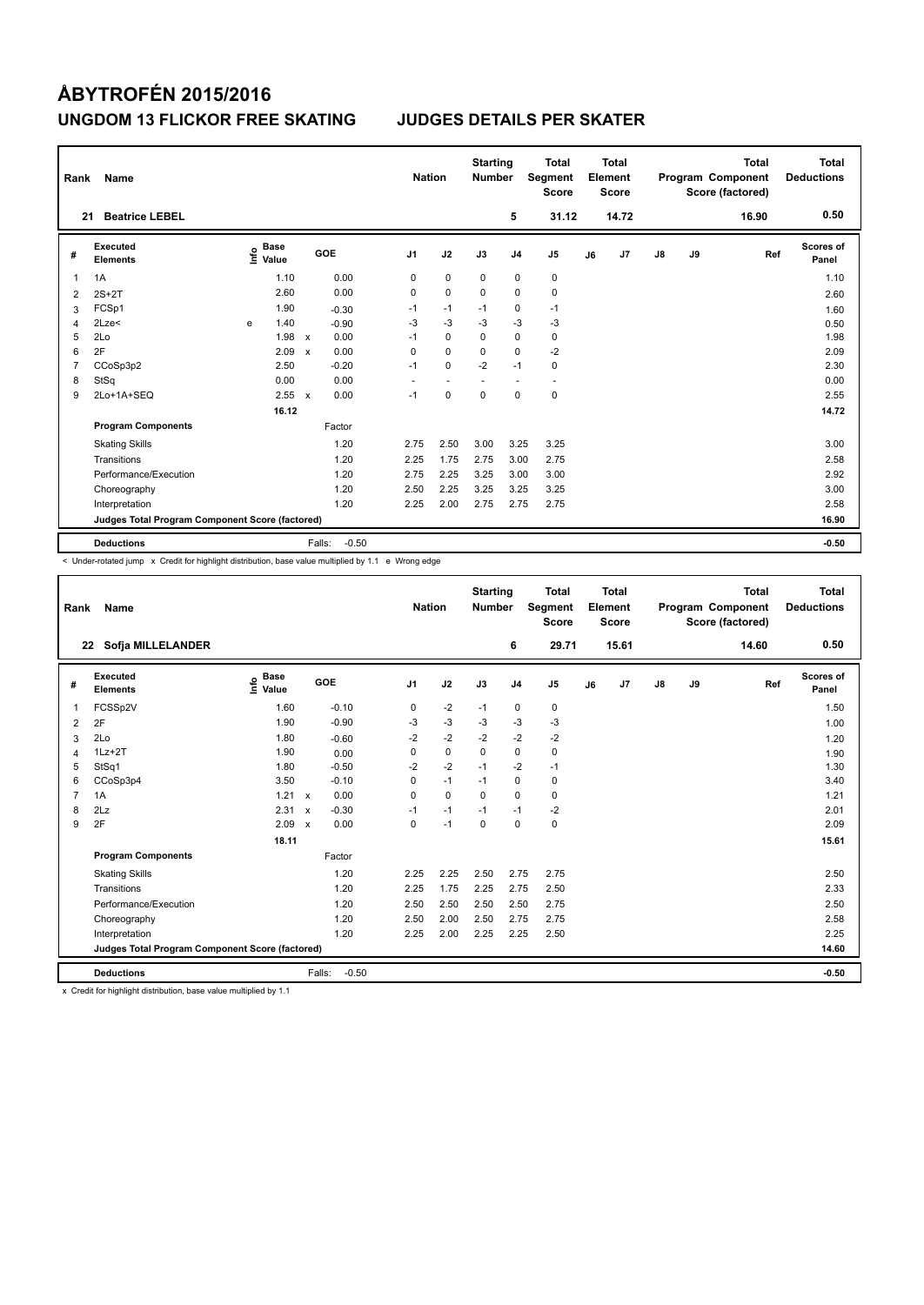| Rank           | Name                                            |         |                      |                           |                   | <b>Nation</b>  |              | <b>Starting</b><br><b>Number</b> |                | <b>Total</b><br>Segment<br><b>Score</b> |    | <b>Total</b><br>Element<br><b>Score</b> |               |    | <b>Total</b><br>Program Component<br>Score (factored) | Total<br><b>Deductions</b> |
|----------------|-------------------------------------------------|---------|----------------------|---------------------------|-------------------|----------------|--------------|----------------------------------|----------------|-----------------------------------------|----|-----------------------------------------|---------------|----|-------------------------------------------------------|----------------------------|
|                | <b>Elfrida LUNDQVIST</b><br>23                  |         |                      |                           |                   |                |              |                                  | 15             | 28.72                                   |    | 11.22                                   |               |    | 19.00                                                 | 1.50                       |
| #              | Executed<br><b>Elements</b>                     | ١nf٥    | <b>Base</b><br>Value |                           | GOE               | J <sub>1</sub> | J2           | J3                               | J <sub>4</sub> | J <sub>5</sub>                          | J6 | J7                                      | $\mathsf{J}8$ | J9 | Ref                                                   | Scores of<br>Panel         |
| $\overline{1}$ | 2Lz                                             | $\prec$ | 1.50                 |                           | $-0.90$           | $-3$           | $-3$         | $-3$                             | $-3$           | $-3$                                    |    |                                         |               |    |                                                       | 0.60                       |
| 2              | 2F<                                             | $\prec$ | 1.40                 |                           | $-0.80$           | $-3$           | $-3$         | $-3$                             | $-2$           | $-2$                                    |    |                                         |               |    |                                                       | 0.60                       |
| 3              | 1A                                              |         | 1.10                 |                           | 0.00              | 0              | $\mathbf 0$  | 0                                | $\mathbf 0$    | 0                                       |    |                                         |               |    |                                                       | 1.10                       |
| 4              | FCSSp1                                          |         | 1.90                 |                           | 0.17              | 1              | $\mathbf{1}$ | $-1$                             | $\mathbf 0$    | 0                                       |    |                                         |               |    |                                                       | 2.07                       |
| 5              | 2F<                                             | $\prec$ | 1.54                 | $\mathbf{x}$              | $-0.90$           | $-3$           | $-3$         | $-3$                             | $-3$           | $-3$                                    |    |                                         |               |    |                                                       | 0.64                       |
| 6              | 2Lo<+2T<<                                       | <<      | 1.87                 | $\boldsymbol{\mathsf{x}}$ | $-0.90$           | -3             | $-3$         | $-3$                             | $-3$           | $-3$                                    |    |                                         |               |    |                                                       | 0.97                       |
| $\overline{7}$ | CCoSp2p3                                        |         | 2.50                 |                           | $-0.40$           | $-2$           | $-2$         | $-2$                             | $\mathbf 0$    | 0                                       |    |                                         |               |    |                                                       | 2.10                       |
| 8              | StSq2                                           |         | 2.60                 |                           | 0.00              | $\Omega$       | $\mathbf 0$  | $\Omega$                         | 0              | 0                                       |    |                                         |               |    |                                                       | 2.60                       |
| 9              | $2S+SEQ$                                        |         | 1.14                 | $\boldsymbol{\mathsf{x}}$ | $-0.60$           | -3             | $-3$         | -3                               | $-3$           | $-3$                                    |    |                                         |               |    |                                                       | 0.54                       |
|                |                                                 |         | 15.55                |                           |                   |                |              |                                  |                |                                         |    |                                         |               |    |                                                       | 11.22                      |
|                | <b>Program Components</b>                       |         |                      |                           | Factor            |                |              |                                  |                |                                         |    |                                         |               |    |                                                       |                            |
|                | <b>Skating Skills</b>                           |         |                      |                           | 1.20              | 3.50           | 3.25         | 2.50                             | 3.25           | 3.25                                    |    |                                         |               |    |                                                       | 3.25                       |
|                | Transitions                                     |         |                      |                           | 1.20              | 3.50           | 3.50         | 2.25                             | 3.25           | 2.50                                    |    |                                         |               |    |                                                       | 3.08                       |
|                | Performance/Execution                           |         |                      |                           | 1.20              | 3.25           | 3.25         | 2.50                             | 3.00           | 2.75                                    |    |                                         |               |    |                                                       | 3.00                       |
|                | Choreography                                    |         |                      |                           | 1.20              | 3.75           | 3.75         | 2.75                             | 3.50           | 3.25                                    |    |                                         |               |    |                                                       | 3.50                       |
|                | Interpretation                                  |         |                      |                           | 1.20              | 3.50           | 3.25         | 2.50                             | 2.75           | 3.00                                    |    |                                         |               |    |                                                       | 3.00                       |
|                | Judges Total Program Component Score (factored) |         |                      |                           |                   |                |              |                                  |                |                                         |    |                                         |               |    |                                                       | 19.00                      |
|                | <b>Deductions</b>                               |         |                      |                           | $-1.50$<br>Falls: |                |              |                                  |                |                                         |    |                                         |               |    |                                                       | $-1.50$                    |

< Under-rotated jump << Downgraded jump x Credit for highlight distribution, base value multiplied by 1.1

| Rank           | <b>Name</b>                                     |                                  |                                      | <b>Nation</b>  |             | <b>Starting</b><br><b>Number</b> |                | <b>Total</b><br>Segment<br><b>Score</b> |    | Total<br>Element<br><b>Score</b> |    |    | <b>Total</b><br>Program Component<br>Score (factored) | <b>Total</b><br><b>Deductions</b> |
|----------------|-------------------------------------------------|----------------------------------|--------------------------------------|----------------|-------------|----------------------------------|----------------|-----------------------------------------|----|----------------------------------|----|----|-------------------------------------------------------|-----------------------------------|
|                | <b>Victoria ATAK</b><br>24                      |                                  |                                      |                |             |                                  | 1              | 26.86                                   |    | 13.86                            |    |    | 13.50                                                 | 0.50                              |
| #              | Executed<br><b>Elements</b>                     | <b>Base</b><br>e Base<br>⊆ Value | GOE                                  | J <sub>1</sub> | J2          | J3                               | J <sub>4</sub> | J <sub>5</sub>                          | J6 | J7                               | J8 | J9 | Ref                                                   | Scores of<br>Panel                |
| $\overline{1}$ | 2Lo                                             | 1.80                             | 0.00                                 | 0              | $\mathbf 0$ | $\mathbf 0$                      | 0              | $\pmb{0}$                               |    |                                  |    |    |                                                       | 1.80                              |
| 2              | $2Lz+2Lo<$                                      | 3.40                             | $-0.80$                              | $-3$           | $-3$        | $-3$                             | $-2$           | $-2$                                    |    |                                  |    |    |                                                       | 2.60                              |
| 3              | FCSp1                                           | 1.90                             | $-0.80$                              | $-3$           | $-3$        | $-3$                             | $-2$           | $-2$                                    |    |                                  |    |    |                                                       | 1.10                              |
| 4              | 2F                                              | 1.90                             | 0.00                                 | 0              | $-1$        | 0                                | $\mathbf 0$    | $\mathbf 0$                             |    |                                  |    |    |                                                       | 1.90                              |
| 5              | 2Lz                                             | 2.31                             | $-0.90$<br>$\boldsymbol{\mathsf{x}}$ | $-3$           | $-3$        | $-3$                             | $-3$           | $-3$                                    |    |                                  |    |    |                                                       | 1.41                              |
| 6              | 2F+1A+SEQ                                       | 2.64                             | $-0.10$<br>$\boldsymbol{\mathsf{x}}$ | $-1$           | $-1$        | 0                                | $\mathbf 0$    | $\mathbf 0$                             |    |                                  |    |    |                                                       | 2.54                              |
| $\overline{7}$ | 1A                                              | 1.21                             | 0.00<br>$\boldsymbol{\mathsf{x}}$    | $\mathbf 0$    | $\mathbf 0$ | $\Omega$                         | $\Omega$       | $\mathbf 0$                             |    |                                  |    |    |                                                       | 1.21                              |
| 8              | CCoSp                                           | 0.00                             | 0.00                                 | ٠              | ٠           |                                  | ٠.             | $\sim$                                  |    |                                  |    |    |                                                       | 0.00                              |
| 9              | StSq1                                           | 1.80                             | $-0.50$                              | $-2$           | $-2$        | $-2$                             | $\mathbf 0$    | $-1$                                    |    |                                  |    |    |                                                       | 1.30                              |
|                |                                                 | 16.96                            |                                      |                |             |                                  |                |                                         |    |                                  |    |    |                                                       | 13.86                             |
|                | <b>Program Components</b>                       |                                  | Factor                               |                |             |                                  |                |                                         |    |                                  |    |    |                                                       |                                   |
|                | <b>Skating Skills</b>                           |                                  | 1.20                                 | 2.00           | 2.25        | 2.50                             | 3.00           | 3.00                                    |    |                                  |    |    |                                                       | 2.58                              |
|                | Transitions                                     |                                  | 1.20                                 | 1.25           | 1.50        | 1.75                             | 2.75           | 2.50                                    |    |                                  |    |    |                                                       | 1.92                              |
|                | Performance/Execution                           |                                  | 1.20                                 | 1.50           | 2.25        | 2.00                             | 2.75           | 3.00                                    |    |                                  |    |    |                                                       | 2.33                              |
|                | Choreography                                    |                                  | 1.20                                 | 1.75           | 2.50        | 2.00                             | 3.25           | 2.75                                    |    |                                  |    |    |                                                       | 2.42                              |
|                | Interpretation                                  |                                  | 1.20                                 | 1.25           | 1.75        | 1.75                             | 2.50           | 2.50                                    |    |                                  |    |    |                                                       | 2.00                              |
|                | Judges Total Program Component Score (factored) |                                  |                                      |                |             |                                  |                |                                         |    |                                  |    |    |                                                       | 13.50                             |
|                | <b>Deductions</b>                               |                                  | $-0.50$<br>Falls:                    |                |             |                                  |                |                                         |    |                                  |    |    |                                                       | $-0.50$                           |

< Under-rotated jump x Credit for highlight distribution, base value multiplied by 1.1 ! Not clear edge